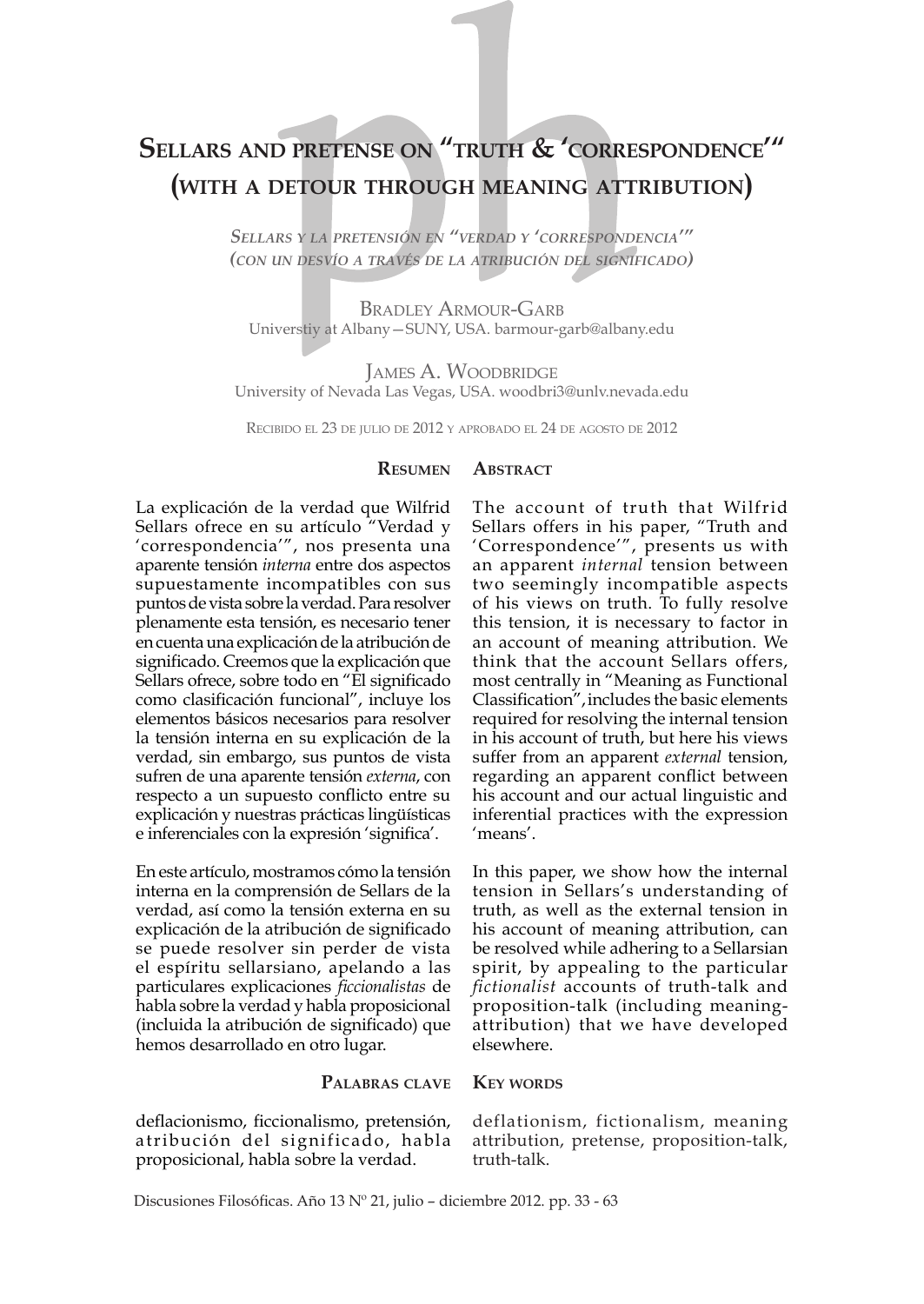## **Introduction**

The account of truth that Wilfrid Sellars offers in his paper, "Truth and 'Correspondence'", presents us with a *prima facie* tension (Sellars, *Truth and*).1 In particular, there is an apparent *internal* tension between two seemingly incompatible aspects of his views on truth. To fully resolve this tension, it is necessary to factor in an account of meaning attribution. We think that the account Sellars offers, most centrally in "Meaning as Functional Classification" (Sellars, *Meaning as*)<sup>2</sup>, includes the basic elements required for resolving the internal tension in his account of truth, but here his views suffer from an apparent *external*  tension, regarding an apparent conflict between his account and our actual linguistic and inferential practices with the expression 'means'.

Our aim here is to show how the internal tension in Sellars's understanding of truth, as well as the external tension in his account of meaning attribution, can be resolved while adhering to a Sellarsian spirit, by appealing to the particular *fictionalist* accounts of truth-talk and proposition-talk (including meaning-attribution) that we have developed elsewhere.3 In order to show this, we will first discuss the central aspects of Sellars's account of truth, along with how the tension we find in it arises. We will then explain how Sellars faces a further problem, in virtue of his views on truth, coming from Hilary Putnam's model-theoretic argument (Putnam, *Meaning and*) (Putnam, *Models and*). To deal with the challenges Putnam presents, we will introduce the basics of our pretense account of truth-talk, supplement it with our pretense account of proposition-talk (specifically, as it operates in meaning attributions), and explain how this combination resolves the tensions we find in Sellars's views while avoiding the further problem we think he faces.

One general point we want to make here is that Sellars's views and pretense views fit together well. Thus, after explaining how we can resolve the aforementioned tensions, we will turn to some important insights that we have gained from reading Sellars. These insights

<sup>1</sup> All citations are to the reprint in Sellars *Sience*. We recognize that Sellars later offers a somewhat different account of truth (hinted at in the note on page 224 of Sellars (ibid.)), but Lionel Shapiro has convinced us that this shift is highly problematic.

<sup>2</sup> See also Sellars (*Naturalism and*), especially Chapter 4.

<sup>&</sup>lt;sup>3</sup> We are referring to the pretense-based accounts presented in Armour-Garb and Woodbridge (*Why deflationists*) and (*The story*). Woodbridge (*Truth as*) and (*Propositions as*) offer earlier versions of pretense accounts of truth-talk and proposition-talk, respectively.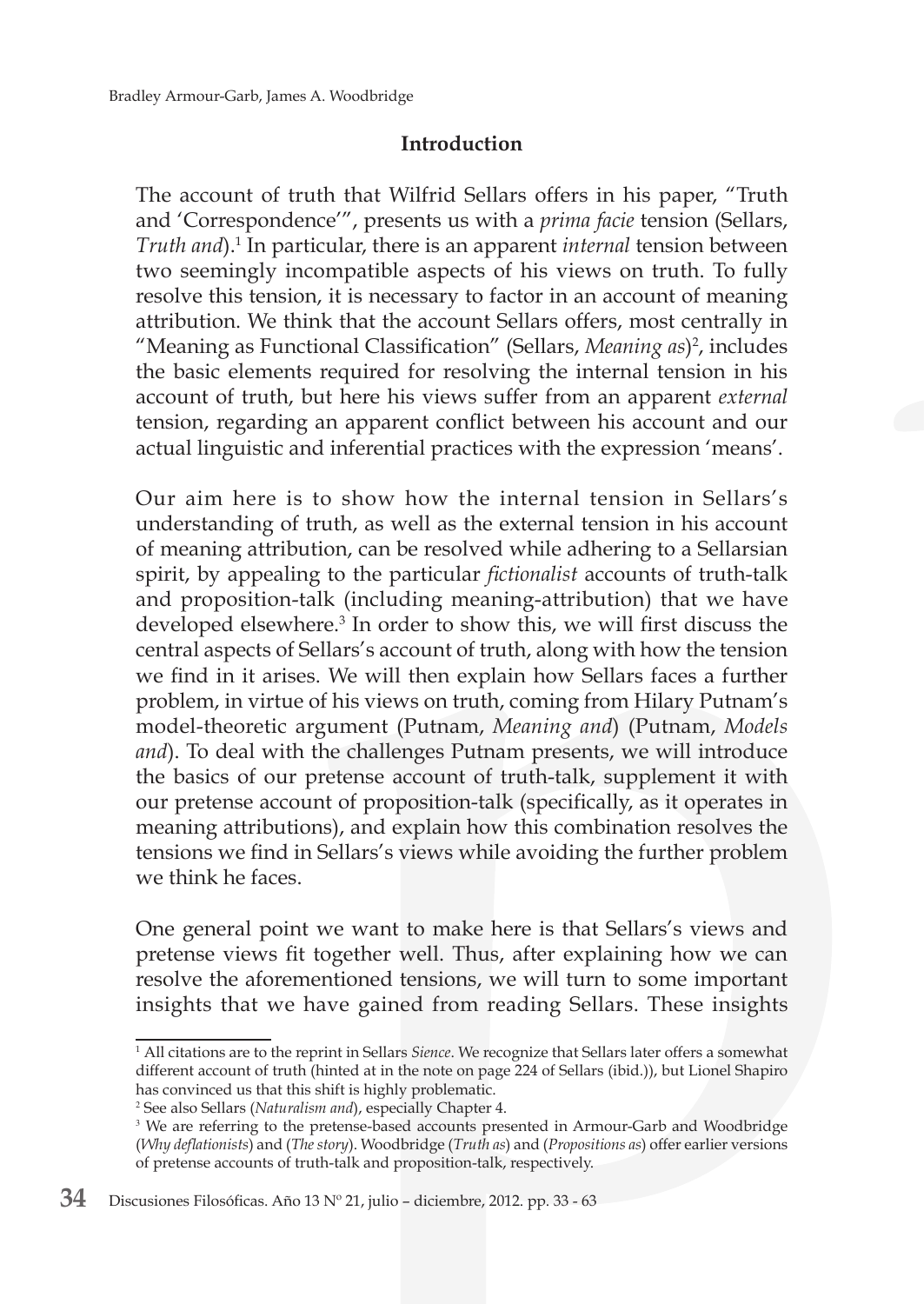help us resolve a *prima facie* challenge that critics sometimes raise against *fictionalist* accounts like ours—accounts that deal with various problematic fragments of discourse by explaining them in terms of *pretense*. Their challenge is that pretense-based accounts fail in the face of what we call the *Engagement Complaint*: the objection that speakers typically do not think of themselves as pretending when they employ these ways of talking. Sellars's careful analysis of different kinds of rule-governed behavior helps us bolster our response to this challenge.

#### **I Sellars, truth, and the deflationism/inflationism distinction**

In "Truth and 'Correspondence'", Sellars presents an account of truth that involves two seemingly conflicting views on how to understand truth. In that paper, one of the things that Sellars explains is how one can grant at least some of the importance of Alfred Tarski's semantic theory of truth without closing off further insights regarding additional features that he takes to be essential to understanding truth. He does this by proposing two modes of "correspondence", both of which a proper understanding of truth must recognize, at least for a certain class of truths.

The first mode of correspondence that Sellars acknowledges is the one supposedly captured by the collection of the instances of the truth schema,

## (T) 'S' is true iff S,

the entailment of which Tarski took to be a condition of adequacy on any formal theory of truth (Tarski). Unlike Tarski, however, Sellars takes propositional truth to be prior to sentential truth and holds that the latter is derivative of the former. Hence, for Sellars, the relevant, or primary, instances of the equivalence schema for truth are more like those presented in Horwichian Minimalism than those from a Fieldian or Quinean disquotationalism (Horwich) (Field) (Quine). But, actually, even this is not quite right, for, while we might present the necessary instances of the truth schema for propositions by using the standard (material) biconditional sign, viz., as

 $(PT)$  <p> is true  $\Leftrightarrow$  p,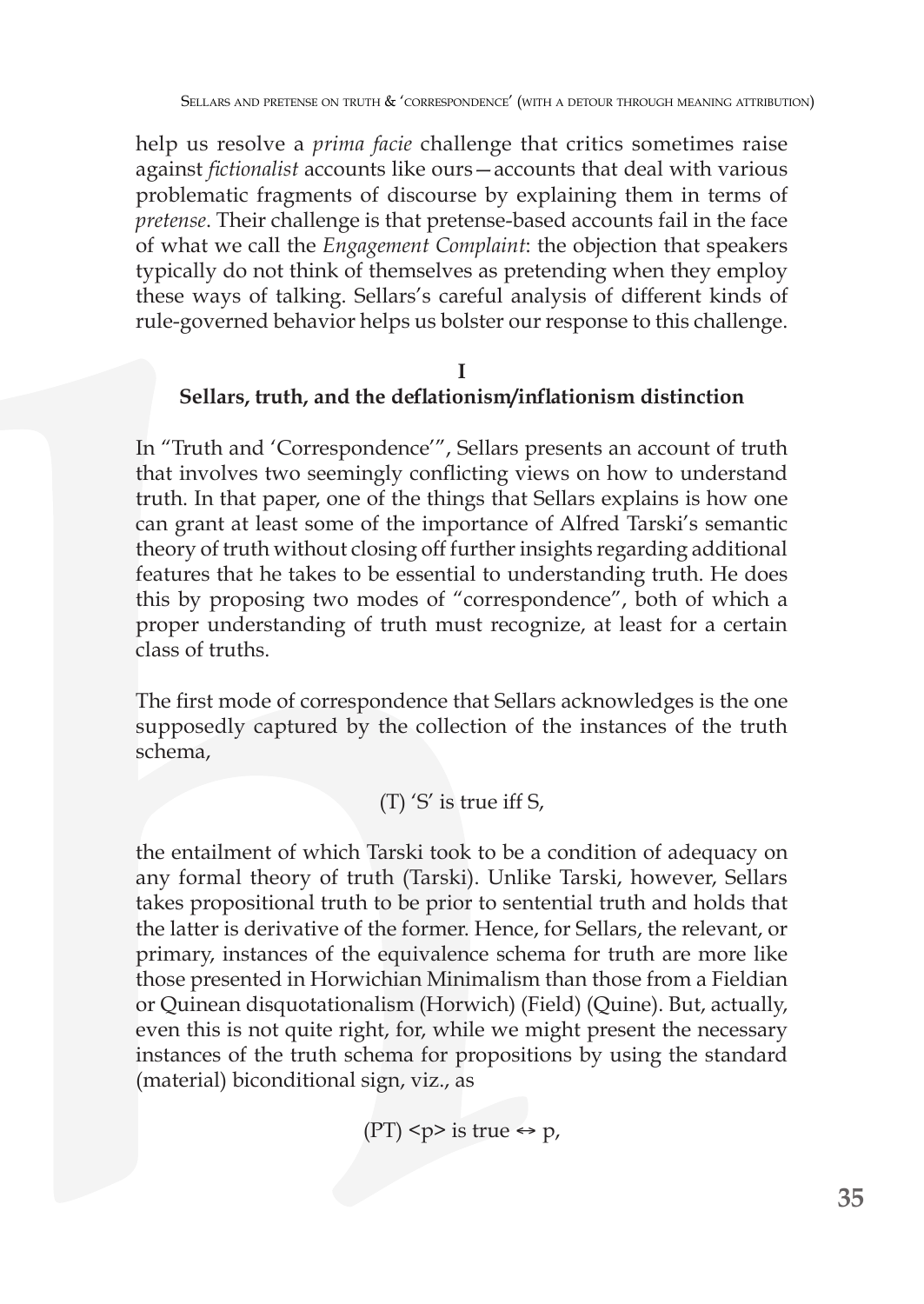where 'p' serves as a sentential variable that can be replaced by any declarative (English) sentence, and where the angle brackets, '<' and '>', serve as a device for nominalizing any sentence that goes in for 'p', as Sellars reads ' $\leftrightarrow'$ , it is to be understood as capturing logical equivalence or, as Sellars puts it, "reciprocal entailment". Accordingly, a standard instance of the truth schema for propositional truth, such as

(0)  $\leq$  snow is white> is true  $\leftrightarrow$  snow is white,

is to be "put forward" as

 $(0')$  < snow is white is true entails, and is entailed by,  $\leq$  snow is white  $\geq$ .

This, he says, governs inferences like the following:

- (1) <snow is white> is true.
- (2) So, Snow is white. (Sellars, *Truth and* 206)4

Sellars takes these inferences, the ones codified in the equivalences, which are taken to express the first sense of correspondence, to provide the semantical rules for, and thus the sense and, hence, the meaning of, the word 'true'. According to Sellars, if this is right, then "instead of standing for a relation or a relational property of statements (or, for that matter, thoughts) 'true' is a sign *that something is to be done*—for inferring is a doing". (Ibid)

In addition to this semantical-rules aspect of truth and the kind of correspondence between truth-attributions and claims about the world that it captures, Sellars is also concerned with explaining a *second* sense of correspondence, one that goes beyond that captured by the truthschema equivalences. He takes this second sense of correspondence to involve a sort of *picturing* relation, holding between certain linguistic objects—names, in effect, as they appear in elementary "matter-offactual" empirical claims—and the nonlinguistic objects that they name or represent (Ibid. 213-14). This picturing relation is supposed to be an extension of the kind of projection that a map of some geographical area involves—that is, some projection from the pictured objects, in the arrangement that they have, to the elements of the picture, and the arrangement that they have. The rules of projection may be fantastically

<sup>4</sup> We are here (and in (0')) replacing Sellars's use of 'that'-clauses with the use of angle-bracket notation.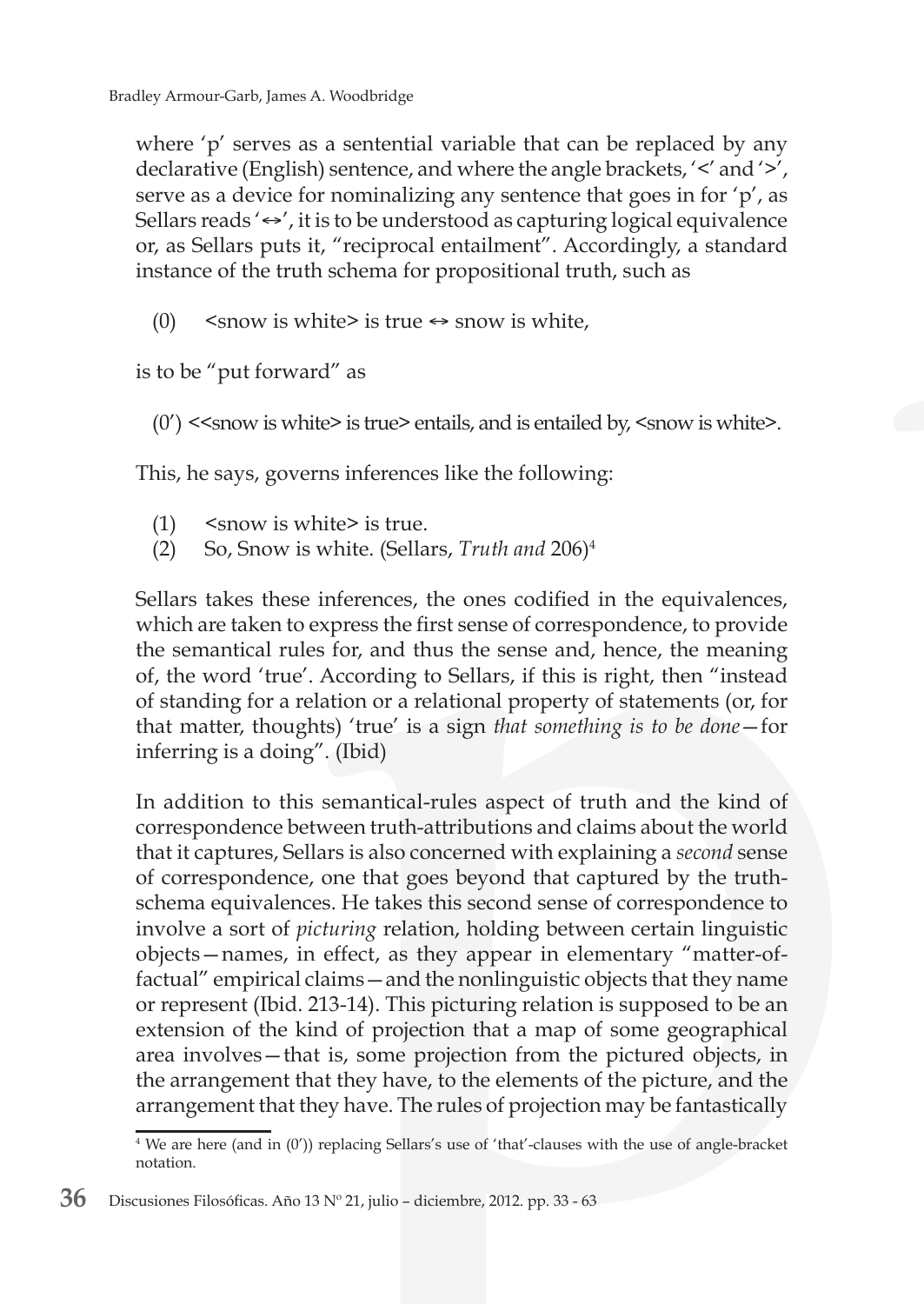complex, but Sellars maintains that they are definable in terms of matterof-factual (in contrast with conventional) relationships, such as an isomorphism between two systems of objects. It is this second sense of correspondence that Sellars suggests may be "essential to understanding truth", at least for a particular class of claims.

One central point that it is important to recognize here is that this second sense of correspondence involves a shift in focus from propositional truth (as in the first sense of correspondence) to sentential truth, since the relevant picturing is supposedly something that linguistic objects do. We are now "reflecting on what it means to say of a form of words that it is true" (Ibid 223). Sellars exemplifies this kind of case as follows.

| 'Chicago est grande' (in French) $=$ | $_{\rm pt}$ ( $\exists$ that-p) 'Chicago est |
|--------------------------------------|----------------------------------------------|
| is true.                             | grande' (in French)                          |
|                                      | expresses the sense that-p                   |
|                                      | and that- $p$ is true. (Ibid 205, 233)       |

Given that Sellars takes expressing a sense to be the same thing as expressing a proposition, he understands sentential truth as an extension of propositional truth. What the extension involves is attributing the expressing of a proposition or sense to some linguistic item, i.e., a meaning attribution. So, a full explanation of how Sellars's second sense of correspondence fits into his understanding of truth will require an appeal to an account of meaning attribution. We will return to this below, after explaining the *prima facie* internal tension we find in Sellars's views.

Although the two Sellarsian modes of "correspondence" just sketched, which he takes to be, in one sense or another, essential to our understanding of truth, both seem coherent enough; we find a tension in his view because of a fairly standard bifurcation among contemporary accounts of truth. As is familiar in contemporary work on truth, there is a split between *deflationary* and *inflationary* accounts of truth.<sup>5</sup> Deflationists about truth-talk (henceforth, *T-deflationists*) see the expression 'is true' as a device of semantic descent, whose meaning is exhaustively provided by instances of schemata like (T) or (PT) (Sellars 223).<sup>6</sup> In general, T-deflationists have a lot to say about the *concept* of truth, but they typically chagrin talk about any *property* of truth. It is not

<sup>5</sup> For more on the distinction between deflationism and inflationism about truth, see Armour-Garb.

<sup>6</sup> See also Armour-Garb and Woodbridge (*From mathematical*).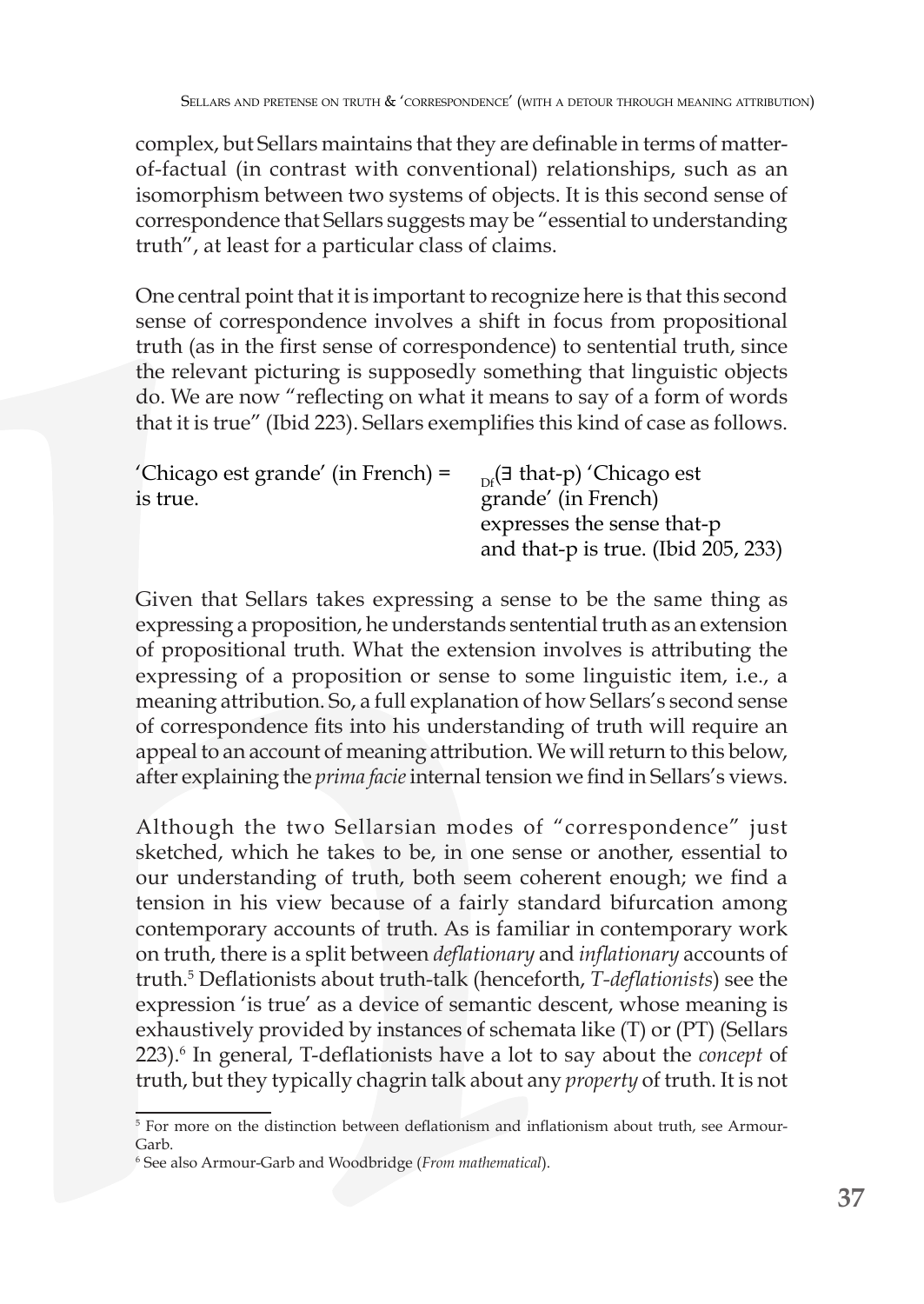part of their view *qua* T-deflationism that there is no property of truth. Rather than explicitly denying that there is a property of truth, standard T-deflationists often take a more cautious stance and, so, do not accept that there is a substantive property of truth. By contrast, T-*inflationists*, while they must ultimately say something about the concept of truth, also accept that there is a property of truth, and they go to some lengths in trying to explain its nature.

The internal tension that we find—the *apparent* tension, since we think that, ultimately, it can be dissolved (albeit, as we will explain below, not in an entirely worry-free manner)—arises from the fact that, as Sellars contends, one mode of correspondence exhaustively captures the *concept* of truth, while the other mode of correspondence ends up being essential to "the understanding of truth". Put differently, the tension appears to arise because Sellars seems to be expressing commitments to both a central aspect, or feature, of T-deflationism *and* a central aspect, or feature, of T-inflationism. But T-deflationist and T-inflationist accounts are supposed to be incompatible. Hence, we get what appears to be a tension.

Given this *prima facie* tension, we might ask about Sellars's motivation for endorsing this apparent aspect of T-inflationism in his understanding of truth. His inferential reading of the standard truth schema comports with his general "use-theoretic" approach in philosophy of language, but his inclusion of an account of truth as a substantive (albeit ultimately matterof-factual) picturing relation is harder to fit with his general approach).7

We think that one clue to Sellars's motivations on this front might appear in his claim that "…whatever else language does, its central and essential function, the *sine qua non* of all others, is to enable us to *picture* the world in which we live" (Sellars, *Truth and* 213). This point comes a bit after a discussion of how to modify Wittgenstein's *Tractarian* account of picturing (Wittgenstein, *Tractatus*), in order to avoid a reading of it that amounted to "a thorough-going linguistic idealism," a view that Sellars considered "a miserable absurdity" (Ibid. 213). Recognizing picturing the world as the central function of language, it is then a short step to

<sup>7</sup> The typical T-inflationist motivations of thinking that truth must play some fundamental explanatory role would not do the trick here. Appeals to truth in explanations of successful action or the success of the scientific method have been undercut by T-deflationist replies (Cf. Williams and Leeds), and the remaining appeal that some T-inflationists think must be made, in an account of linguistic meaning and mental content (Cf. Devitt), are entirely out of bounds for Sellars.

**<sup>38</sup>** Discusiones Filosóficas. Año 13 Nº 21, julio – diciembre, 2012. pp. 33 - 63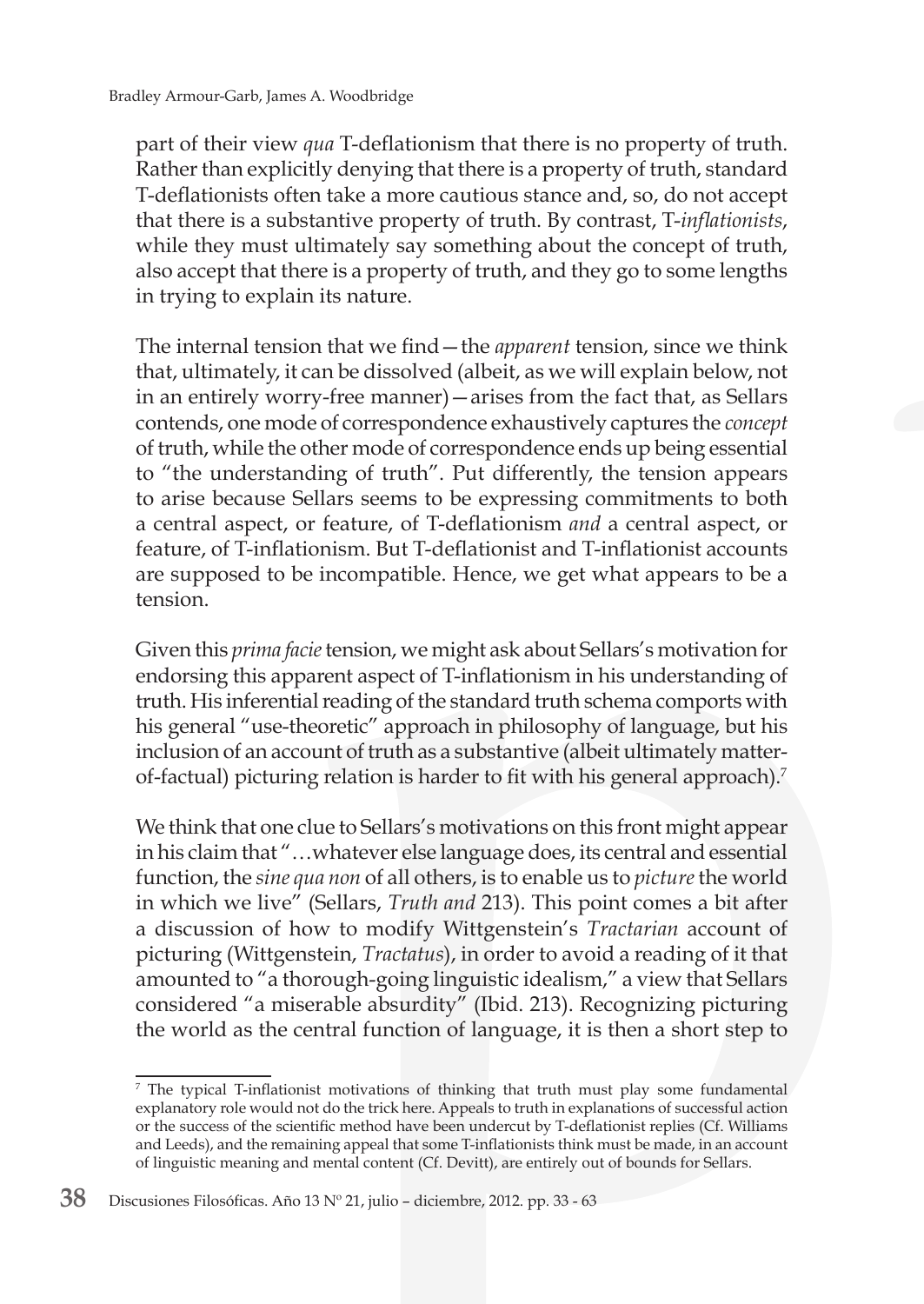understanding the truth of a form of words (at least in an elementary matter-of-factual claim) as involving *correct* picturing of the world.

However, we think that in appealing to a *Tractatus*-inspired isomorphism between the elements of a linguistic picture-object and the objects in the world being pictured, in order to accommodate a "thick", picturing, correspondence intuition regarding truth (in contrast to the "thin" correspondence intuition that some T-deflationists think is captured in the instances of (T) or (PT) (Williams 233) (Horwich 104-05), Sellars overshoots the mark. His own understanding of what counts as picturing requires no more than that picture-objects get produced via certain interaction and entanglement with objects and events in the world.<sup>8</sup> This is why, in addition to the fully conceptual, natural-linguistic objects produced as part of the linguistic behavior of speakers, even such " non-conceptual" objects as phonographic recordings count as pictures (e.g., of concerts) (O'Shea 147). So, to avoid linguistic idealism and understand language as a means of picturing the world, all that Sellars needs is a means of describing natural-linguistic objects as connected to and entangled with objects and events in the world. This can involve a "fantastically complex system of rules" (Sellars, *Truth and* 215), but it does not require any explicit appeal to any special notion of picturing explained in terms of an isomorphism.<sup>9</sup> We will say more about this below when we turn to the role of meaning attribution in the second sense of correspondence. Before doing so, however, we return to the apparent internal tension in Sellars's views on truth.

Taking Sellars's two-part account as given, we think that one way to resolve the apparent tension that arises in it is to recognize that, while Sellars's views about truth involve both a deflationary component and an inflationary component, the components seem directed at two different sorts of *bearers* of truth, propositions and sentences, respectively. In turn, this suggests that we might see Sellars as endorsing a sort of T-deflationism about propositional truth and a sort of T-inflationism about sentential truth. Rather than seeing Sellars as *both* a T-deflationist *and* a T-inflationist, we might see his view as in some ways deflationary (as regards propositional truth) and in some ways inflationary (as

<sup>8</sup> See Sellars (*Truth and* 219-22), where he describes his hypothetical super-inscriber.

<sup>9</sup> What we find interesting is that, in this same paper (at least the 1963 version); Sellars already presents a means for doing this with his "dot-quote" notation on (Ibid. 204-05, 223). The explanations involving dot-quotes were substituted into the proofs of Sellars (*Science*).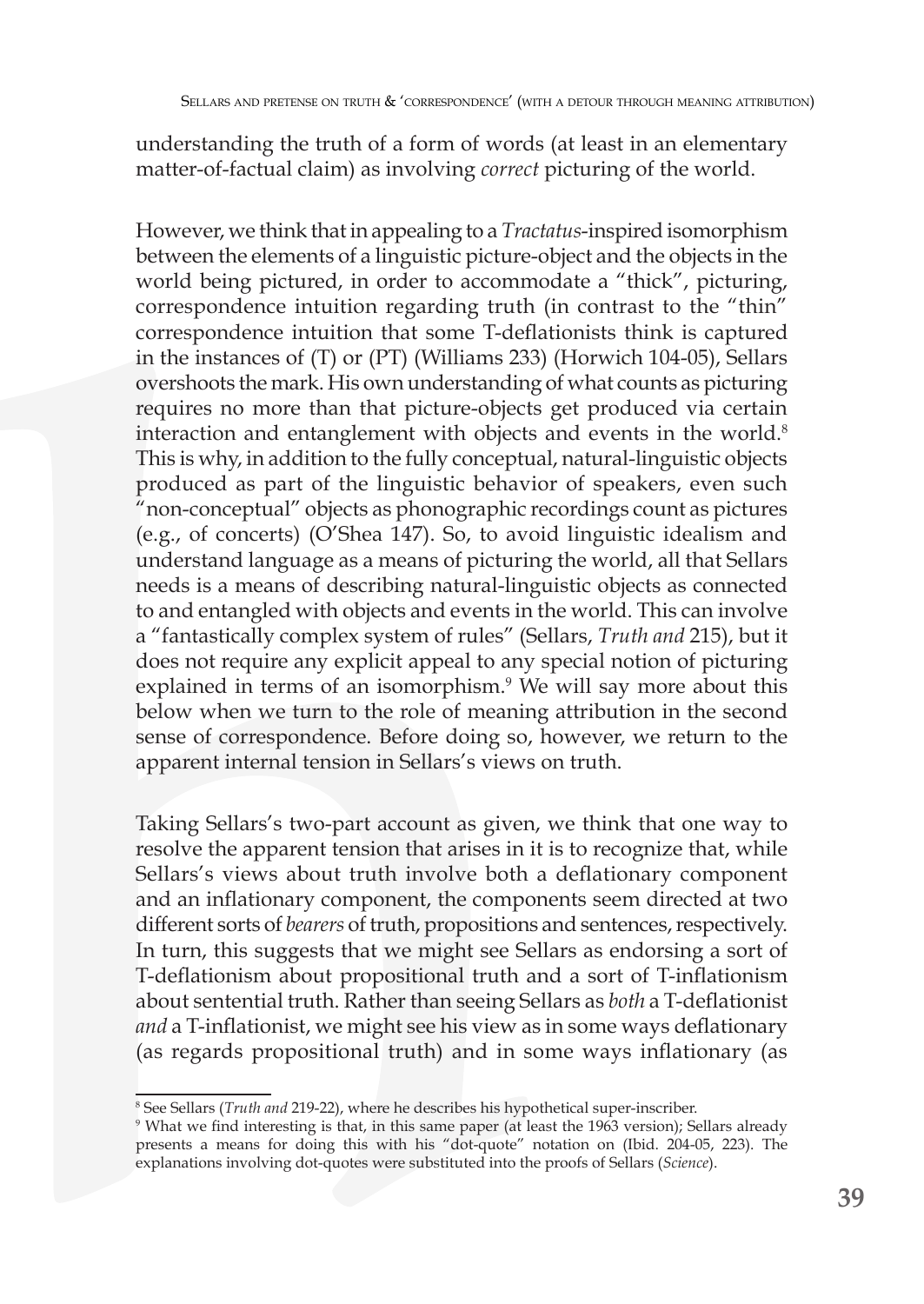regards sentential truth). This resultant *hybrid view* would dissolve the internal tension that we find in Sellars's view of truth.10

Although this hybrid view seems to be a coherent one for a truth-theorist to adopt, one aspect of Sellars's version of it seems to suffer from a very serious worry. We have in mind a potential problem for his preferred account of sentential truth, given that it is grounded in an appeal to the notion of an isomorphism, and given that he has an overarching commitment to nominalism. Here is the problem.

Sellars maintains that the truth of elementary matter-of-factual statements essentially involves correct picturing, where this relies on the notion of a projection from the objects pictured to the names employed in the picture. However, according to Putnam's model-theoretic argument, there could be an infinite number of mappings, i.e., projections, from objects to names, any number of which could count as the relevant picturing relation (Putnam, *Meaning and*) (Putnam, *Models and*). The reason that the model-theoretic argument is especially worrisome for Sellars, given his commitment to nominalism, is because nominalism seems to undermine the most familiar replies to Putnam's challenge. These replies typically involve an appeal to privileged relations or some appeal to privileged classes of particulars, $11$  which some have described as "anti-nominalist" (see van Fraassen). If a commitment to nominalism does undercut one's ability to block the conclusions of Putnam's model-theoretic argument, then this is a problem for Sellars's account of sentential truth.<sup>12</sup>

<sup>10</sup> In a review of Horwich (*Truth*), Field (*Critical notice*) questions whether a reliance on an equivalence schema like (PT) should be called a "minimalist" account of truth on grounds that even T-inflationists can accept a version of (PT). Be that as it may, given the importance that Sellars attributes to (PT), we find it useful to see Sellars as adopting the sort of hybrid views that we are describing.

<sup>&</sup>lt;sup>11</sup> See, for example, the responses given in Glymour and Lewis.

<sup>&</sup>lt;sup>12</sup> Lest anyone think that Sellars has a way out of this dilemma in virtue of his recognition and incorporation of a normative dimension in his account of truth as *correct* picturing according to a "fantastically complex system of rules", first note that the whole point of the model-theoretic argument is that there are too many candidate isomorphisms, with no way to single one out as the one that makes for correct picturing. Moreover, any proposed normative selection one hopes might be performed by the system of rules involved in language picturing the world will also fail to single out a unique candidate isomorphism. This is because any norm that is supposed to do this work must be either explicit in the rules or implicit in the behavior of speakers. But in the former case, the rule, and thus the relevant norm expressed, will fall victim to Putnam's "just more theory" objection (Putnam, *Meaning and* 126-27) and (*Models and*, 18) (Lewis 224-25). And in the latter case, Wittgensteins's rule-following considerations again leave us with too many candidate norms implicit in the behavior, with no fact of the matter about which one is correct ((Wittgenstein, *Philosophical*) and Kripke).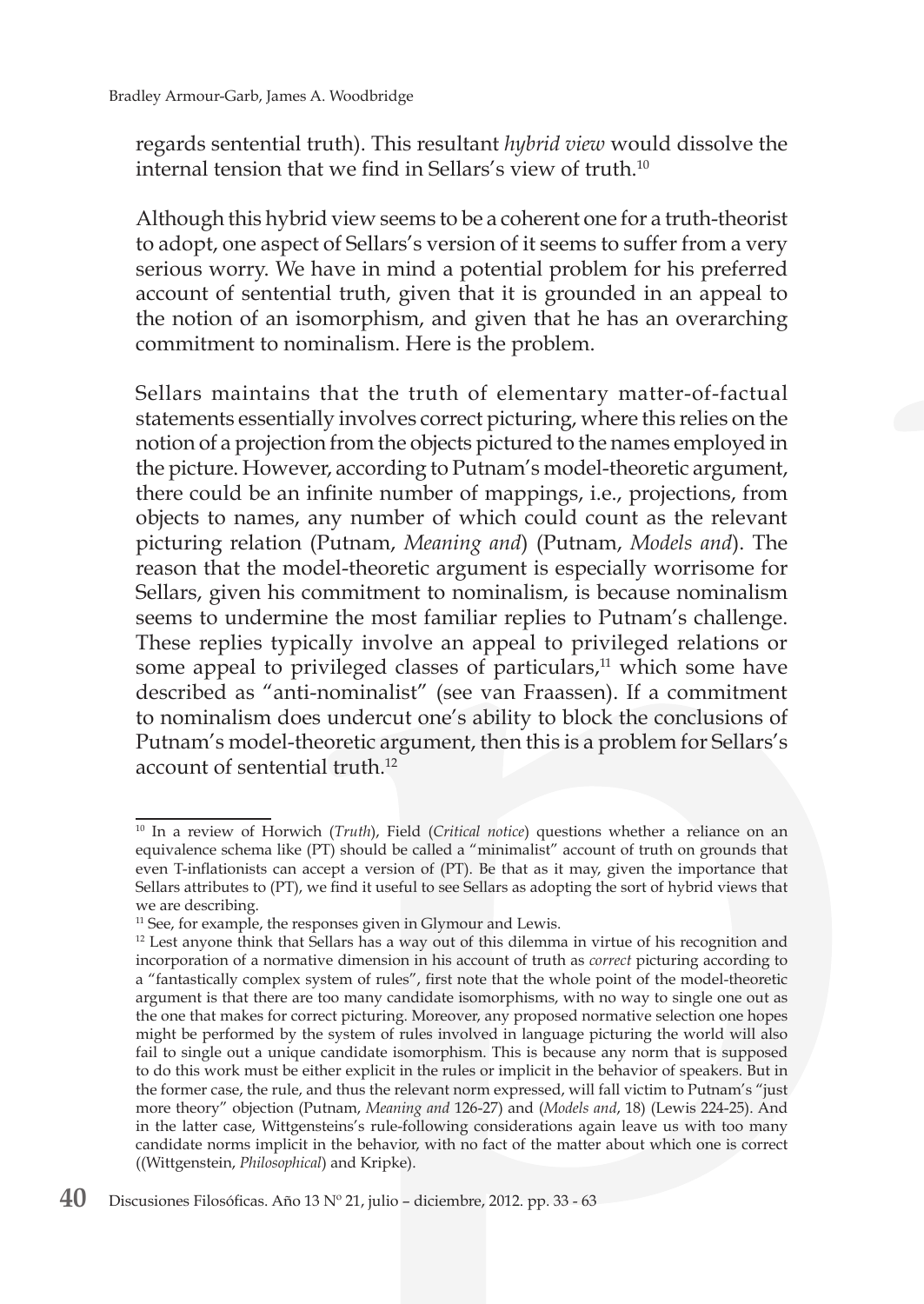This worry might motivate trying to accommodate Sellars's "thick" correspondence intuition, regarding the truth of elementary matterof-factual claims, in some way that avoids the challenges of Putnam's model-theoretic argument while still adhering to Sellars's nominalist scruples. We think that bringing in our pretense-based accounts of truth-talk and proposition-talk can accomplish this. We will explain how, beginning with our account of truth-talk.

## **II A pretense account of truth-talk**

The analysis of truth-talk that we have developed employs a Waltoninspired strategy involving *semantic pretense*. 13 The central idea of our account is that our use of truth-locutions, such as 'is true', 'is false', 'is not true', etc. is underwritten by a rule-governed pretense that establishes a systematic dependency between some of what is *to be pretended* and certain real-world conditions outside of the pretense.

This type of pretense is similar to that found in children's games of makebelieve. Make-believe involves two kinds of *prescribed* pretenses: those that are stipulated background pretenses that are expressly pretended, and additional pretenses that are systematically *generated from reality* via a game's principles of generation (Cf. Crimmins 5). Consider, for example, two children, Zev and Dex, playing a make-believe game of *Star Trek*. Certain pretenses will be stipulated as the background pretenses for the game, for example,

## *Star Trek* **game pretenses**

The props for the game are Dex, Zev, cell phones, flashlights, the living room, and the bathroom. It is to be pretended that

- i) Dex is Captain Kirk,
- ii) Zev is Mr. Spock,
- iii) cell phones are communicators,
- iv) flashlights are phaser pistols,
- v) the living rooms is the bridge of the Starship Enterprise,
- vi) the bathroom is the transporter station…

<sup>&</sup>lt;sup>13</sup> See Walton. For other Walton-inspired, pretense-based accounts of various fragments of discourse, see Evans; Yablo (*How in*) (*Go figure*), and (*The myth*); Kroon (*Characterizing*) (*Fictionalism and*), and (*Descriptivism*); Crimmins; and Egan.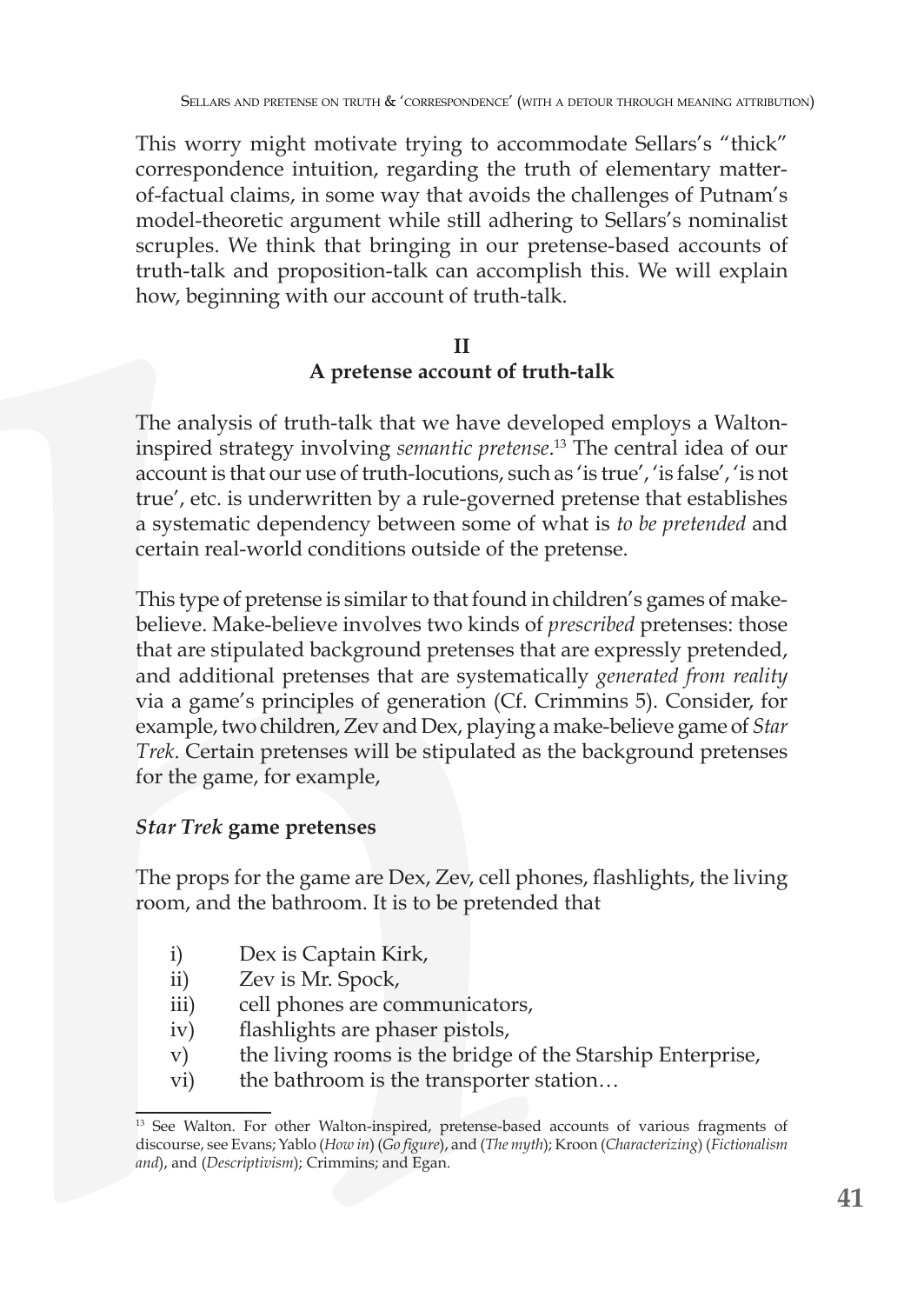In addition to these rules regarding various props that are used in the make-believe, the rules of the game also generate additional prescribed pretenses, based on the stipulated pretenses along with how things really are in the world outside of the game. That is, the stipulated background pretenses also underwrite various implicit *principles of generation*—rules of the game that determine what further pretenses are prescribed, depending on the circumstances of the props in the world outside of the game. Thus, given (i)-(vi), the pretenses displayed in

> (3) Captain Kirk stole Mr. Spock's phaser pistol and hid it in the transporter station.

are prescribed in the game if, and only if, the real-world conditions specified directly in the following claim obtain.

> (4) Dex took a flashlight that belongs to Zev away from him and hid it in the bathroom.

Putting forward (3) as prescribed expresses a commitment to the obtaining of the conditions specified in (4), thereby asserting indirectly what one could assert directly using (4). Thus, although (3) involves pretense, it can be used to make a serious assertion about the world albeit indirectly. Claims involving make-believe can thus be used to make genuinely true, serious statements indirectly. They are true exactly when the pretenses they display are prescribed. Pretense-employing claims can therefore be used for serious purposes (e.g., providing information about the real world, giving explanations, e.g., of why Zev is scouring the house, etc.). So, pretense-based accounts are not error-theories; there is a difference between *pretense-involving fictionalism* (or PIF) accounts and *error-theoretic fictionalism* (or ETF).14

Understanding truth-talk in terms of semantic pretense is to take it as underwritten by a game of make-believe governed, at least in part, by principles of generation like the following.

## **Truth-Talk game pretenses**

The props for the game are the linguistic expressions 'is true', 'is false', 'is not true', and their cognates (e.g., 'is so', 'is right', etc.), as well as the expressions 'truth' and 'falsity'. It is to be pretended that

<sup>14</sup> For further discussion of this distinction, see our (*Linguistic puzzles*), (*Why deflationists*), (*The story*), and (*Pretense and*).

**<sup>42</sup>** Discusiones Filosóficas. Año 13 Nº 21, julio – diciembre, 2012. pp. 33 - 63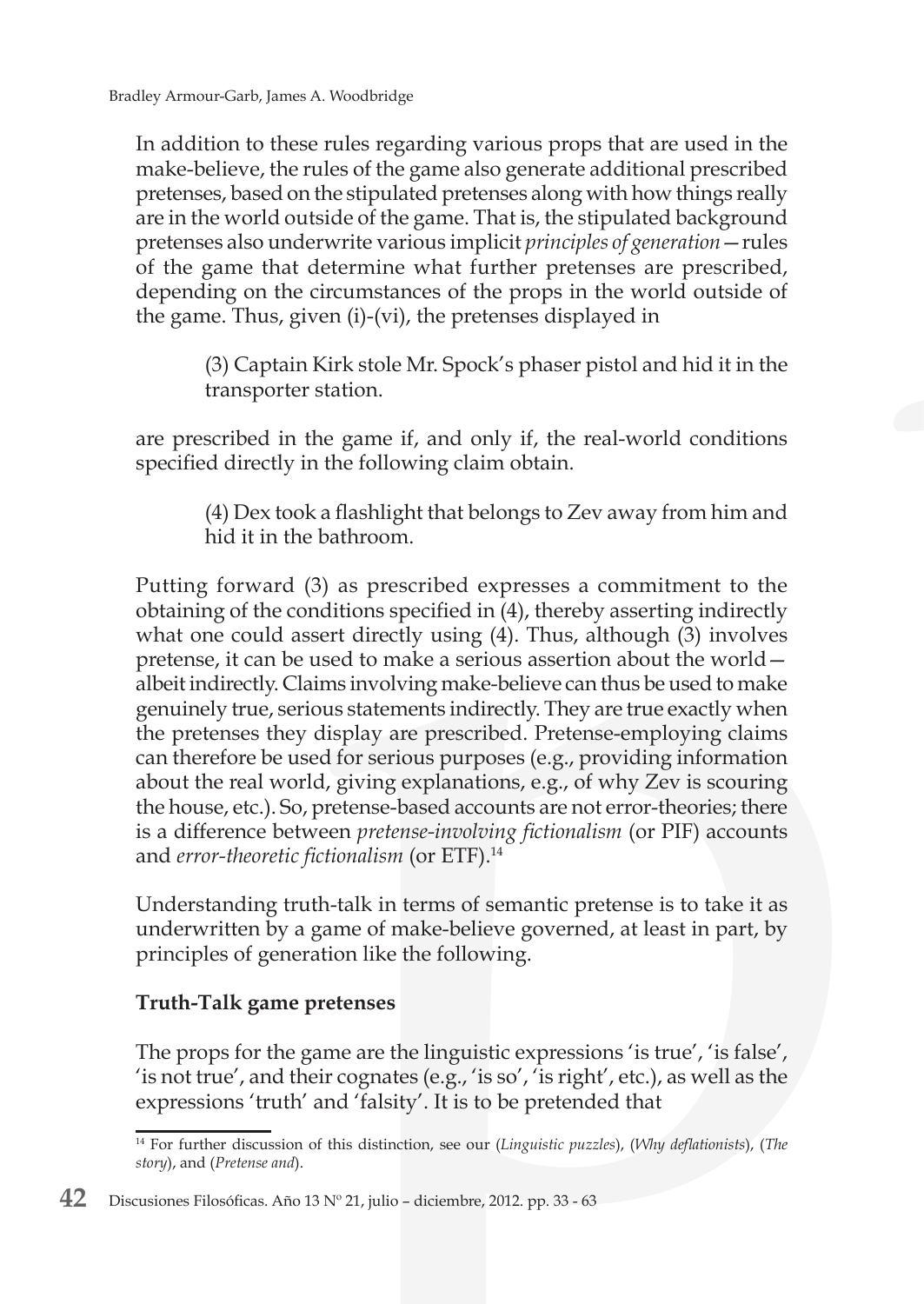- i) the adjectival expressions 'is true', 'is false', etc. function predicatively, to describe objects as having or lacking certain properties;
- ii) the nominal expression 'truth' picks out the property attributed with the expression 'is true' (and 'falsity' picks out the property attributed with the expression 'is false');
- iii) the most basic objects that directly have or lack the properties that 'is true', etc. attribute are abstract, mind and language-independent entities called "propositions"; other kinds of objects (e.g., linguistic items) can have the properties that 'is true', etc. attribute only derivatively, in virtue of expressing a proposition that has the relevant property.

The game of make-believe based on these stipulated grounding pretenses also includes *explicit* principles of generation, which are rules that serve to determine what else is to be pretended, given how things are outside of the game—i.e., what further pretenses are generated from reality. The basic principles of generation are as follows.

 $(PGT)$  The pretenses displayed in an utterance of  $(The$  proposition) that p is true<sup>|</sup> are prescribed if and only if p.

(PGF) The pretenses displayed in an utterance of  $\Gamma$  (The proposition) that p is false<sup> $\vert$ </sup> are prescribed if and only if  $\neg$  p.

(PGS) If  $S_1$  and  $S_2$  are sentences that are alike except (in some transparent context) one has a subsentence  $[p]$  where the other has  $\{p\}$  is true, then one can directly infer S<sub>1</sub> from S<sub>2</sub> and S<sub>2</sub> from S<sub>1</sub> (where 'p' serves as a variable that can be replaced by a sentence and '<p>' stands for a nominalization of such a sentence).

The roles and functions of the rules for the pretense should be understood as follows.

The explanation of the rules for the game of make-believe that underwrites truth-talk begins with a specification of certain linguistic expressions as the props for this game. Rules (i)-(iii) then all state stipulated, *expressly* made-believe, background pretenses *about* these props. In particular, Rules (i) specifies and explains what is to be pretended about the *adjectival* props. One consequence of this rule is that all uses of 'true', 'false', 'not true', etc. involve pretense *intrinsically*, which is to say: There are no pretense-free uses of these truth-locutions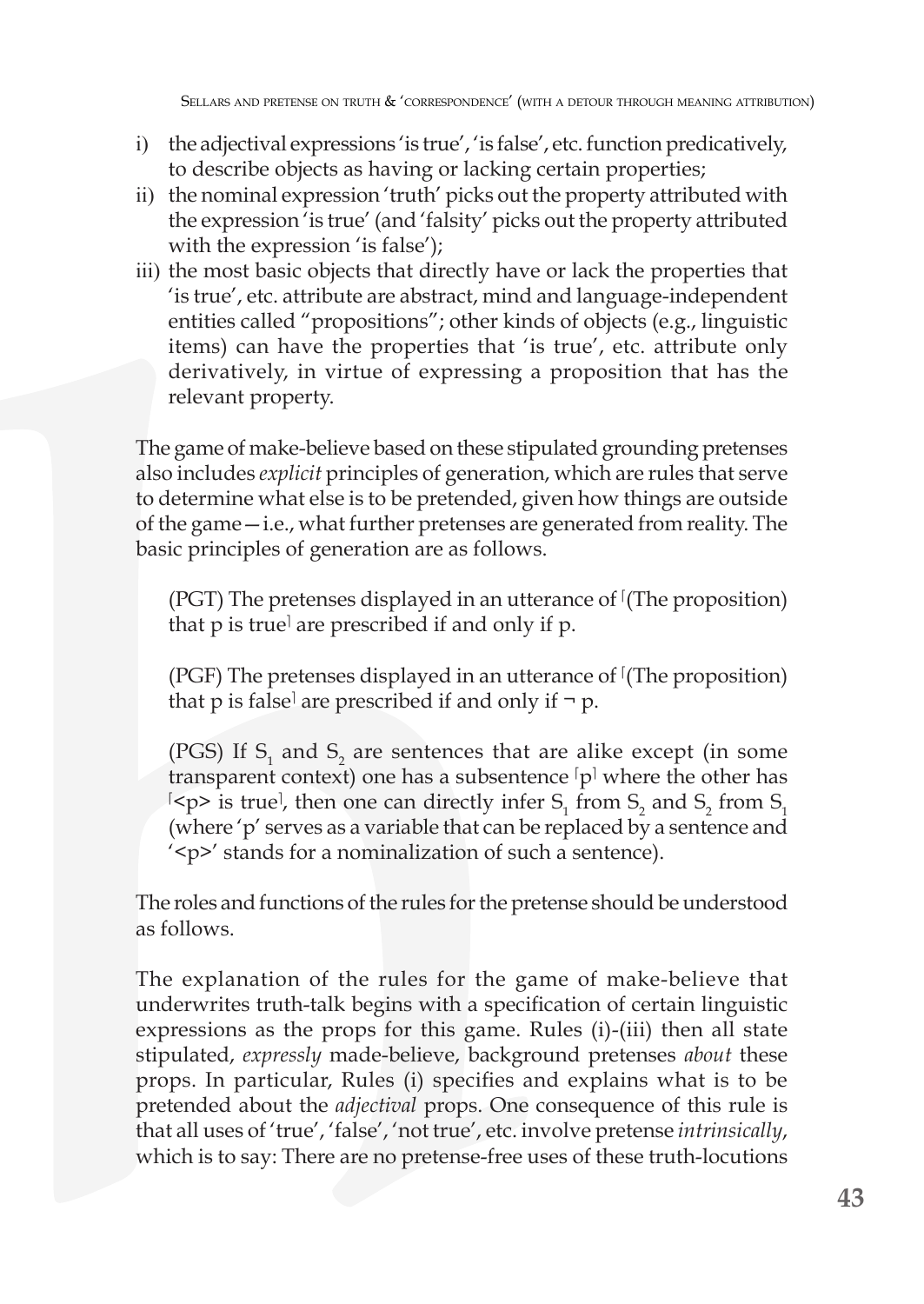because pretense is invoked in their basic functioning. As a consequence, the only *serious* content (about the real world, outside of the makebelieve) that an instance of truth-talk has (or: possesses) must come from the operation of the make-believe's *principles of generation*—specifically, rules (PGT) and (PGF).

Principles (PGT) and (PGF) cover what are arguably the most basic cases of truth-talk, what we call "transparent propositional truth-talk" so an account of these cases provides a core for our more general account. These principles of generation make the correctness of a putative attribution of truth or falsity, to some nominalized, sentential content-vehicle, a function (possibly negating) of whether the conditions specified by a use of that content-vehicle obtain. This makes the utterance of an instance of truth-talk an indirect means for specifying those very same conditions, thus determining the serious content of the instances of truth-talk. Since these indirectly specified conditions can actually obtain, this makes it possible for instances of truth-talk to make (what we might, now employing the very pretense being explained, describe as) "genuinely true" claims about the world outside of the pretense.

Rule (PGS) satisfies another important condition of adequacy for any theory of truth-talk, as it provides a version of a rule of *intersubstitution*. Such a rule further captures the sense in which the content of a putative ascription of truth to some content-vehicle just is the content of the content-vehicle itself. The general intersubstitution licensed by this rule is integral to a pretense account yielding the right content for the more interesting cases of truth-talk, viz., and 'true'-involving generalizations. Since those cases are what make truth-talk so useful, it seems to be a fairly central aspect of any adequate account of this fragment of discourse.

To illustrate how truth-talk functions according to this account, consider a straightforward instance of truth-talk, such as

(5) It is true that crabapples are edible.

For reasons we explain elsewhere (*Why Deflationists*), we take (5) to be more perspicuously rendered by

(5') That crabapples are edible is true,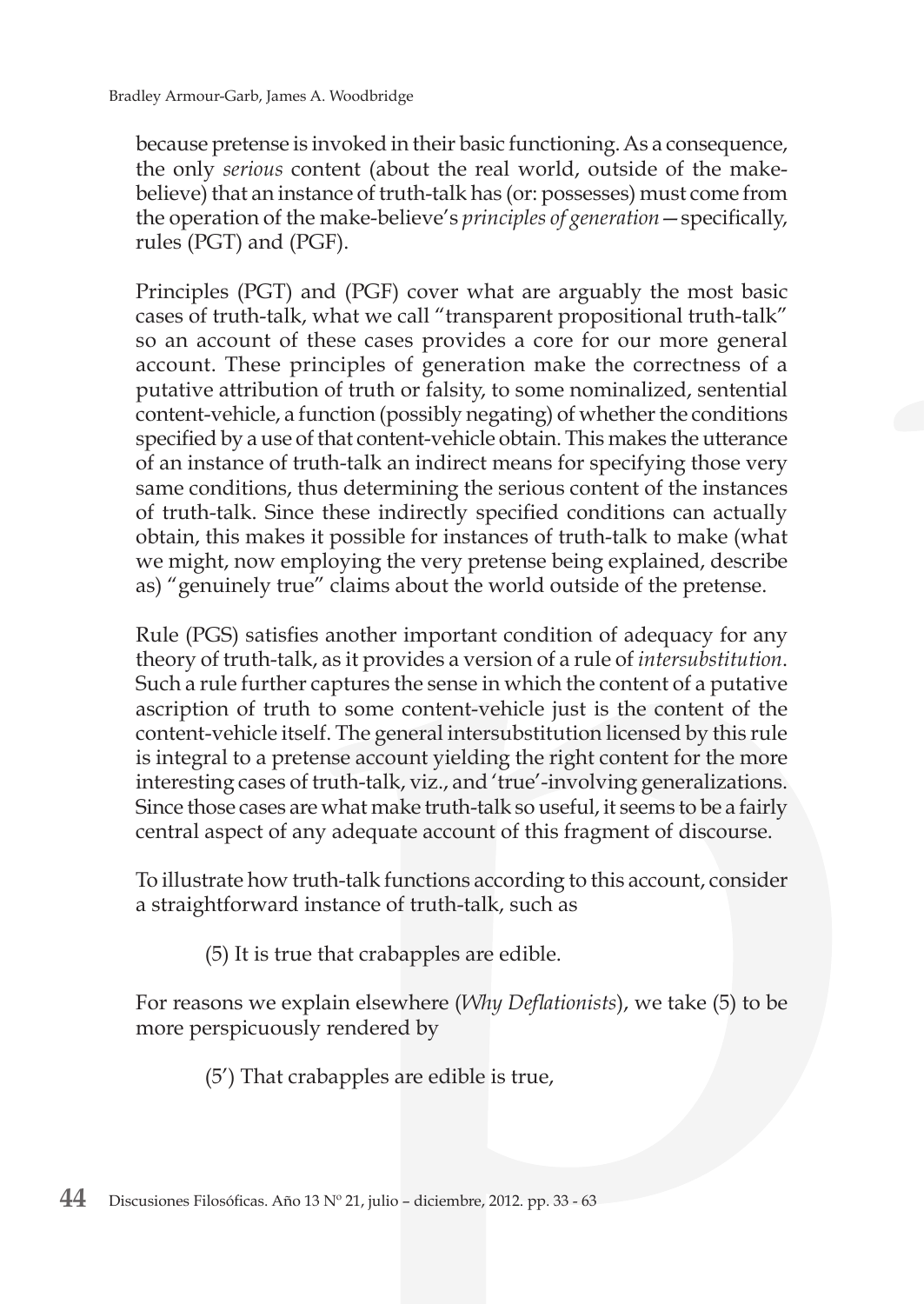where 'that crabapples are edible' is (in the context of the pretense) a referring expression that picks out the proposition that crabapples are edible.15 Syntactically speaking, the 'that'-clause is a nominalization of the content-vehicle

(6) Crabapples are edible.

When asserted, a 'true'-involving sentence like (5') presents the pretenses it displays as prescribed, where being prescribed is determined by:

> a) the particular principle of generation that governs those pretenses (here, the relevant instance of Rule (PGT)),

and

b) whether the conditions, whose obtaining the relevant principle of generation makes prescriptive for the pretenses, actually obtain.

Recall that Rule (PGT) has it that the prescriptive conditions for the pretenses displayed in (5') are those specified by the use of the contentvehicle that is nominalized as the subject expression of (5')—in this case, (6). In short, by presenting the pretenses it displays as prescribed, (5') specifies, indirectly, precisely those conditions that (6) specifies directly.

Our talk of the conditions specified by a claim pertains to a central component of what we mean by the *content* of an utterance. However, because, as explained above, our PIF account of truth-talk views the expression 'truth' as simply a prop for the game of make-believe that is the core of the account, this makes it just a stipulated background pretense of the game that this expression picks out any property. Since this means that, really, there is no property of truth, we do not hold that the conditions specified by a claim can be understood fundamentally as truth-conditions. We call them *M-conditions*. While M-conditions are objective, worldly situations that either obtain or fail to obtain, on our view, truth-conditions have only a thin, derivative status, as conditions for the appropriate use of the pretense-involving truth-predicate. The truth-conditions for a sentence are a *by-product* of its meaning, of which M-conditions are a significant component. This thought is in line with the meaning-to-truth conditional,

<sup>&</sup>lt;sup>15</sup> Again, we will say more about talk putatively about propositions below. For a fuller account, see our (*The story*).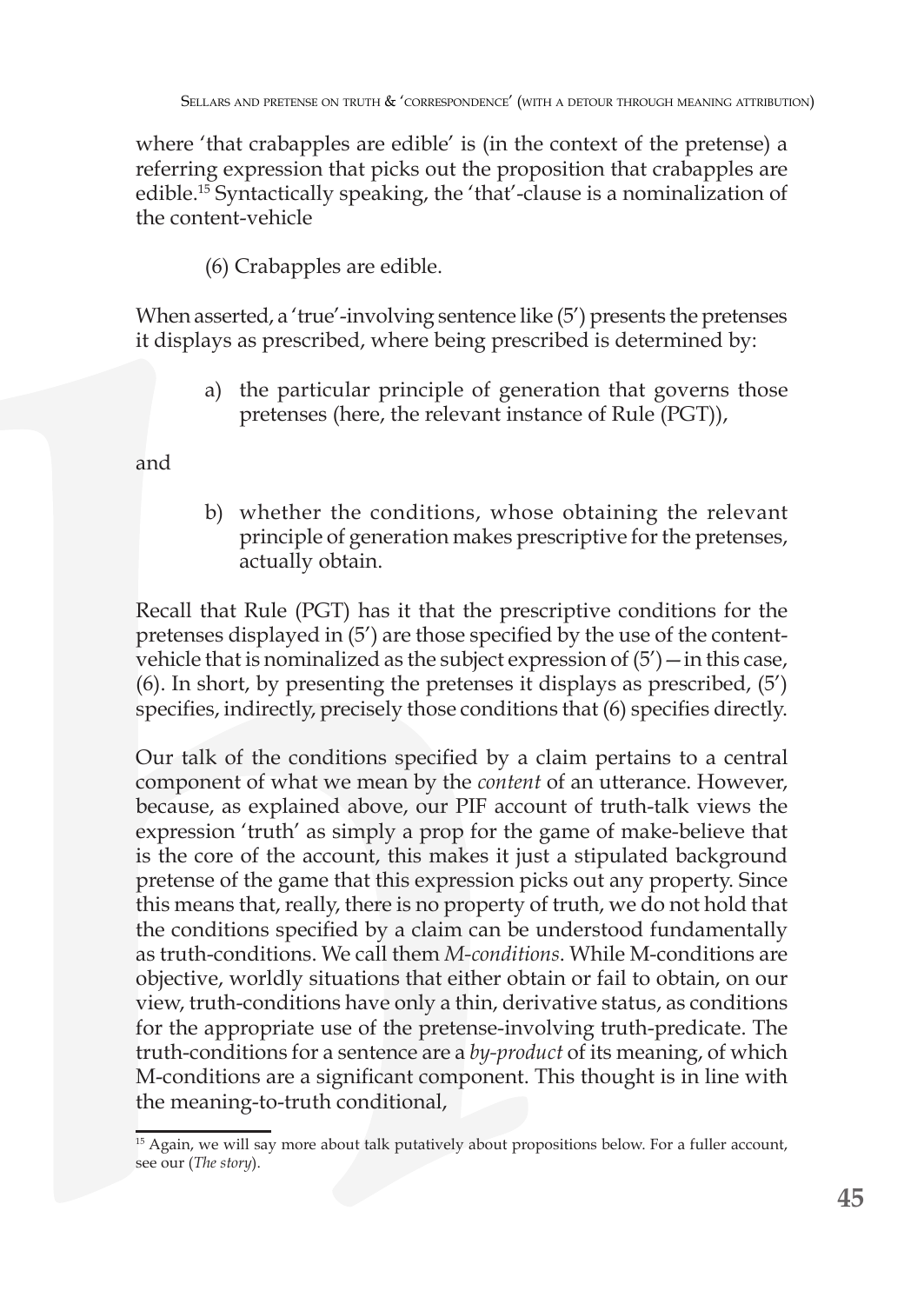(MTC) If S means that p, then S is true iff p,

no instance of which we reject.16

Now, while some sentences specify M-conditions directly, as is the case with (6), other sentences specify M-conditions only indirectly. Indeed, as should be apparent, one of the consequences of our PIF account of truth-talk is that any specification of M-conditions (that obtain or fail to obtain outside of the pretense) that is accomplished by a 'true'-involving sentence will be accomplished only indirectly, via the operation of the pretense that governs the functioning of the truth-predicate.

The resulting, quasi-anaphoric, identity of content between an instance of transparent propositional truth-talk of the form <sup>e</sup>It is true that p<sup></sup> and the content-vehicle nominalized in it (the sentence that goes in for 'p') means that the game of make-believe behind truth-talk generates all the instances of the equivalence schema

(ES) It is true that  $p$  iff  $p$ .<sup>17</sup>

This is an important result because, as T-deflationists have argued (and Sellars acknowledges), these equivalences are (at least some of) the central principles governing truth-talk. Our PIF account has them follow directly from the functioning that truth-talk is given by the game of make-believe that underwrites it.

Because our PIF view generates every instance of (ES), it thereby captures the first sense of correspondence that Sellars attributes to truth. Capturing the second sense of correspondence will require fleshing out Rule (iii) of the pretense behind truth-talk, by bringing in the relevant parts of our PIF account of proposition-talk—those pertaining to meaning attribution. We maintain that it is a merit of our account—over T-deflationist accounts that do not explicitly recognize an element of fiction operating in truth-tal $k^{18}$  – that ours also helps explain certain T-inflationist intuitions we might have. In particular, we can also accommodate the kind of "thick" correspondence intuition that Sellars expresses in the second sense of correspondence he attributes to

<sup>&</sup>lt;sup>16</sup> Note that the instances of (MTC) also comport with Rule (iii) of the pretense.

<sup>&</sup>lt;sup>17</sup> For present purposes, this is taken to be equivalent to (PT)  $\langle p \rangle$  is true  $\leftrightarrow p$ .

<sup>18</sup> But see our (*Why deflationists*) and (*From mathematical*) for arguments that all T-deflationists should endorse aletheic fictionalism.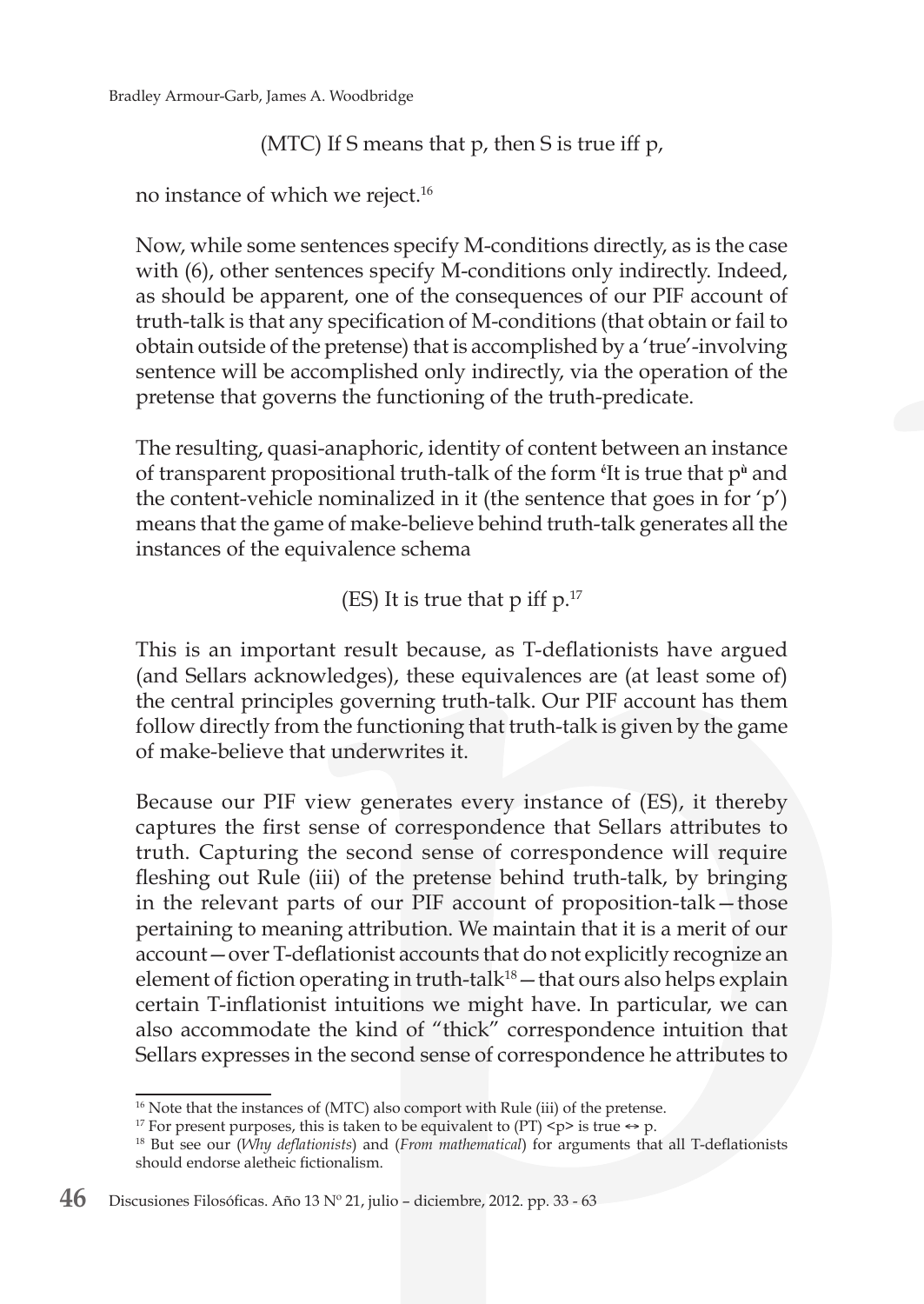truth—the one involving correct picturing in virtue of an isomorphism between the elements of natural-linguistic objects and objects and events in the world. This is something that other, thorough-going deflationists cannot do. To show how our view accomplishes this, while maintaining a Sellarsian spirit with respect to nominalism and meaning attribution, we will first explain the basic elements of Sellars's account of meaning attribution and the external tension we find in his view.

## **III Sellars, "picturing the world", and non-relational meaning**

To account for the second "correct picturing" sense of correspondence that Sellars attributes to truth, we need to understand the picturing aspect of natural-linguistic objects and the functioning of meaning attributions made to them. We will focus on meaning attribution at the sentential level, which is performed by employing a 'that'-clause in a claim of the form,

## (MA) S means that p,

where 'S' is filled in with an expression denoting a sentence, and 'p' is filled in with an English sentence-in-use.

We think that Sellars's views about 'that'-clauses and their role in meaning attributions provide a foundation for an account of how language can be understood as picturing the world without the need for any special representational relations, or even any explicit appeal to projections or isomorphisms. As we mentioned above, Sellars is a nominalist and thus no fan of abstract entities. However, his method of avoiding abstract meaning entities (like propositions) is to deny that 'means' is a relational expression, and this is what generates the external tension we find with his account of meaning attribution. On his view, in its "quasi-formal" representation, 'means' ends up as a specialized form of the copula—one that serves to classify lexically specified linguistic expression types in terms of an illustrating functional sortal (Sellars, *Meaning as* 431).19 The "quasi-formal" notation that Sellars develops to express this kind of functional classification is his well-known "dotquote" notation.

<sup>19</sup> See also (Sellars, *Naturalism and* 73-4).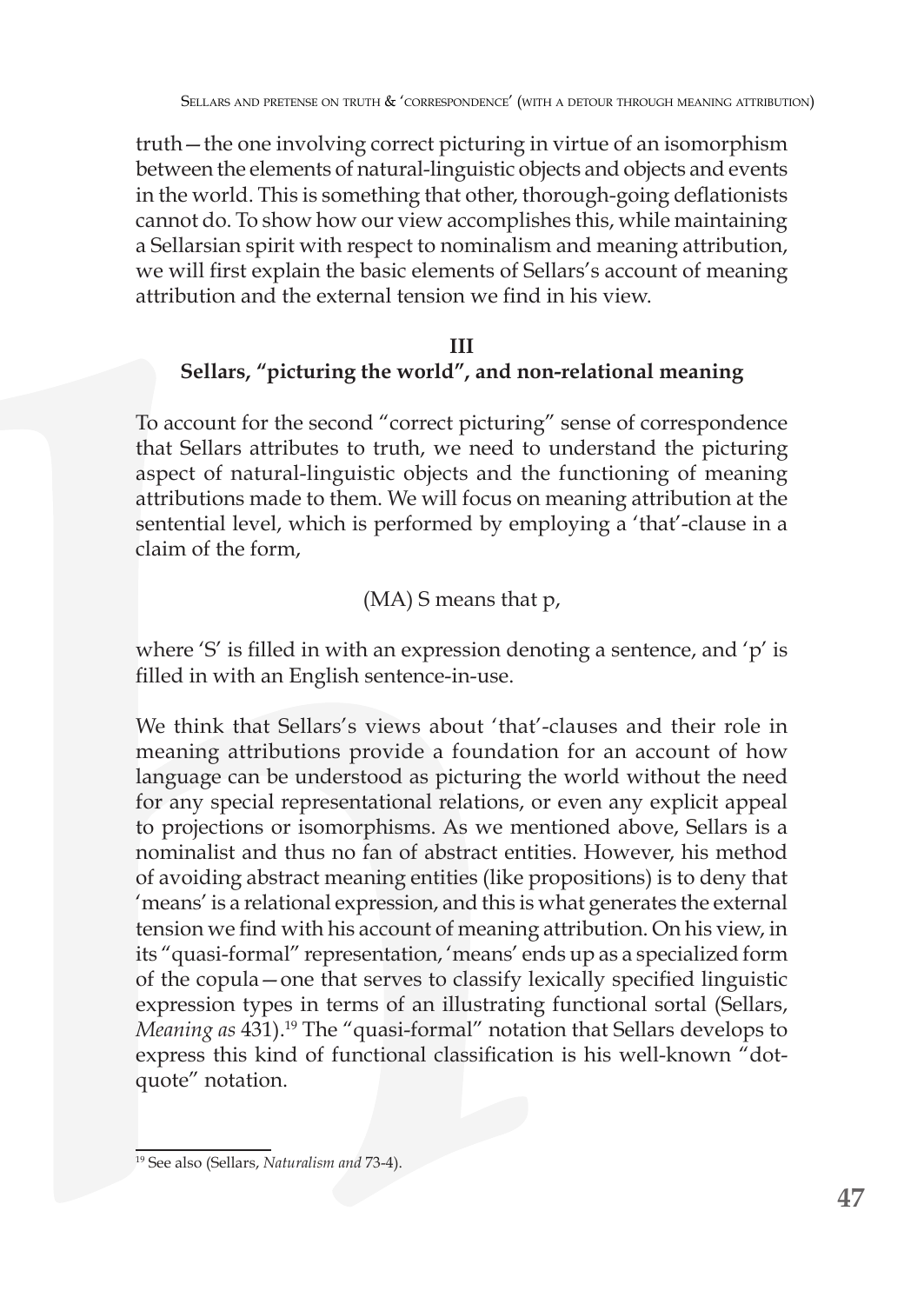So, on Sellars's account, a claim of the form

(MA) S means that p

is to be understood in terms of a claim of the form

(SMA) **S**s are ●p●s,

where the expression that goes in for '**S**' is what Sellars calls a *distributive singular term*, here specifying a type of linguistic item, and placing the dot-quotes around whatever expression goes in for 'p' forms another distributive singular term, here specifying a functional role, as the one played in our language by the expression thus dot-quoted (Ibid 428).<sup>20</sup> (More specifically, it specifies a broadly inferential role, involving Language Entry Transitions, Intra-linguistic Moves, and Language Departure Transitions). (Ibid  $423-24$ )<sup>21</sup>

There is much we like about Sellars's account: his understanding of meaning in terms of use (to put it very broadly), the essentially social aspect of language, and his analysis of meaning attributions as, in effect, specifying the use-features of an expression, by illustrating them—that is, by, in a sense, putting them on display with dot-quotes. What it is important to recognize about the operation of dot-quotes is that even though this device operates by holding up instances of the meaning attributor's home language, it still serves as a way to indicate connections between linguistic items and non-linguistic items (objects and events that factor into the linguistic functional-role indicated by the use of dotquotes) and does not simply collapse into translation. So, rather than just stating that some linguistic expression has the same meaning as some home-language expression (as in a translation), a meaning attribution gives or "illustrates" the meaning of the expression (Ibid. 431), and thus specifies something outside, even of the speaker's home language.

It is because Sellars's dot-quotes analysis of meaning attributions explains this type of claim as connecting natural-linguistic objects to something outside of language that we think dot-quotes provide Sellars with enough to avoid linguistic idealism. More specifically, it is because the linguistic functional-roles put on display with dot-quotes include Language Entry Transitions (in which objects in the world affect speakers

<sup>20</sup> See also (Sellars, *Naturalism and* 73-4, 77-8).

<sup>21</sup> See also (Sellars, *Naturalism and* 69).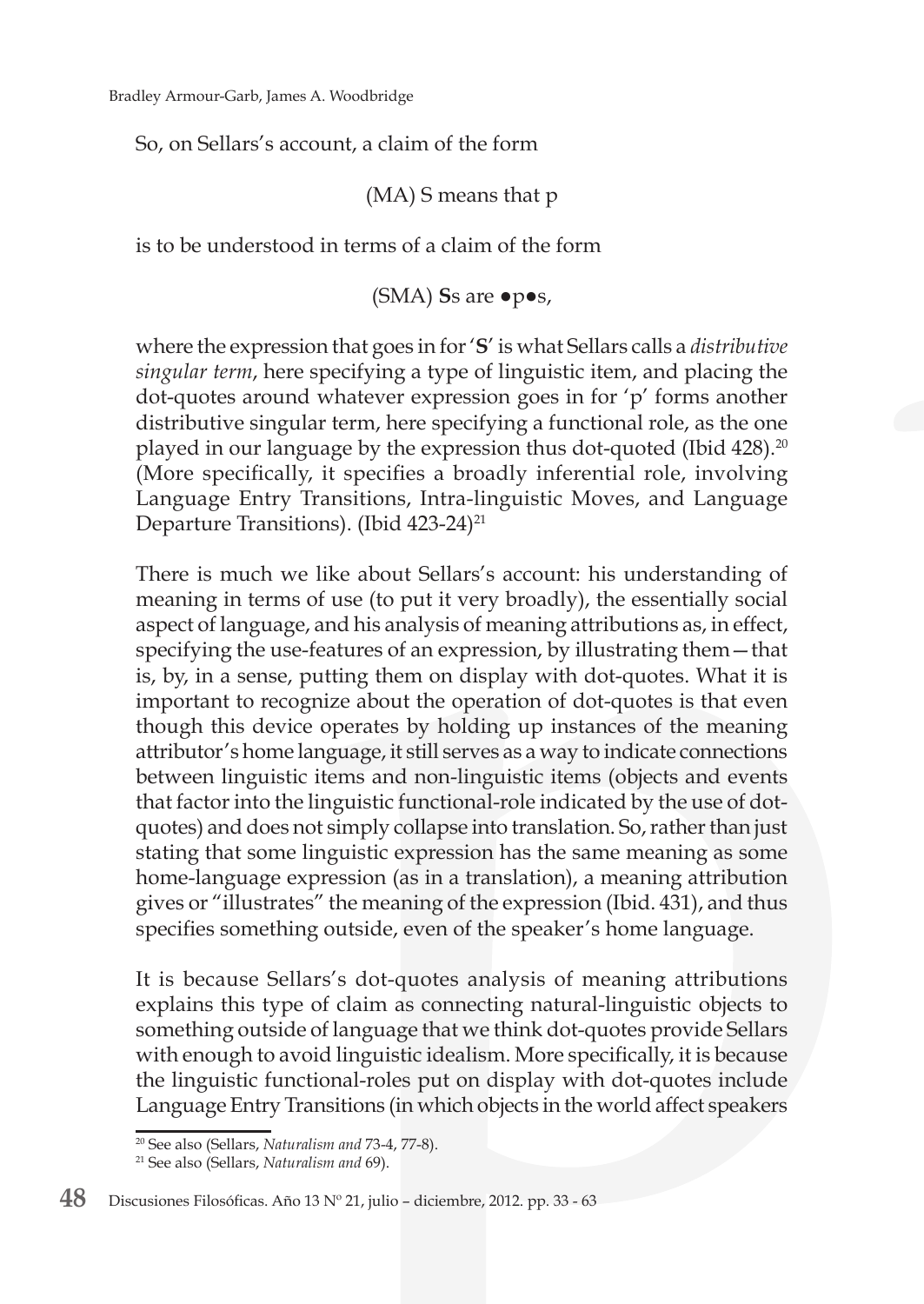and lead to the production of natural-linguistic objects) and Language Departure Transitions (in which natural-linguistic objects lead speakers to affect objects in the world through actions) that natural-linguistic objects with the roles put on display can, via a "fantastically complex system of rules", have the kind of interaction and entanglement with non-linguistic objects and events that is sufficient to count as language picturing the world, on Sellars's matter-of-factual understanding of picturing. This is why we think, as we mentioned above, that Sellars's explicit talk of isomorphisms and projections as the basis of picturing is overshooting the mark when it comes to avoiding linguistic idealism.

However, while eschewing talk of isomorphisms and projections and perhaps any attempts explicitly to *describe* a picturing relations between natural-linguistic items and objects in the world, rather than just *displaying* it with dot-quotes—would allow Sellars to avoid the challenges of Putnam's model-theoretic argument, while maintaining nominalist principles, we see a problem with Sellars's account of meaning attributions. This is the aforementioned *external* tension we find in his view, pertaining to a conflict it has with our inferential practices involving the expression 'means'. This conflict is particularly problematic for Sellars for the following reasons.

In "Language as Thought and as Communication," Sellars presents an understanding of fully conceptual linguistic behavior as largely a matter of its thoroughly rule-governed nature, with the meanings of expressions arising out of the rules that govern their use—in particular, in inferences (Sellars, *Language as* 510 512-13, 517). In keeping with Sellars's views, then, we should consider the kinds of inferences that form MA meaning attributions sanction and are sanctioned by—in order to consider what we might want to say about the meaning of 'means'. One thing that we have emphasized in our recent work is that, Sellarsians or not, we should all recognize that our linguistic and inferential practices involving 'that'-clauses (including their use in MA claims) treat these expressions as singular terms, putatively denoting mind- and language-independent abstract entities (Armour-Garb and Woodbridge, *The story*).<sup>22</sup>

To see this, consider the following inference examples.

<sup>22</sup> See also, Schiffer (*Language-created*) and (*Pleonastic*).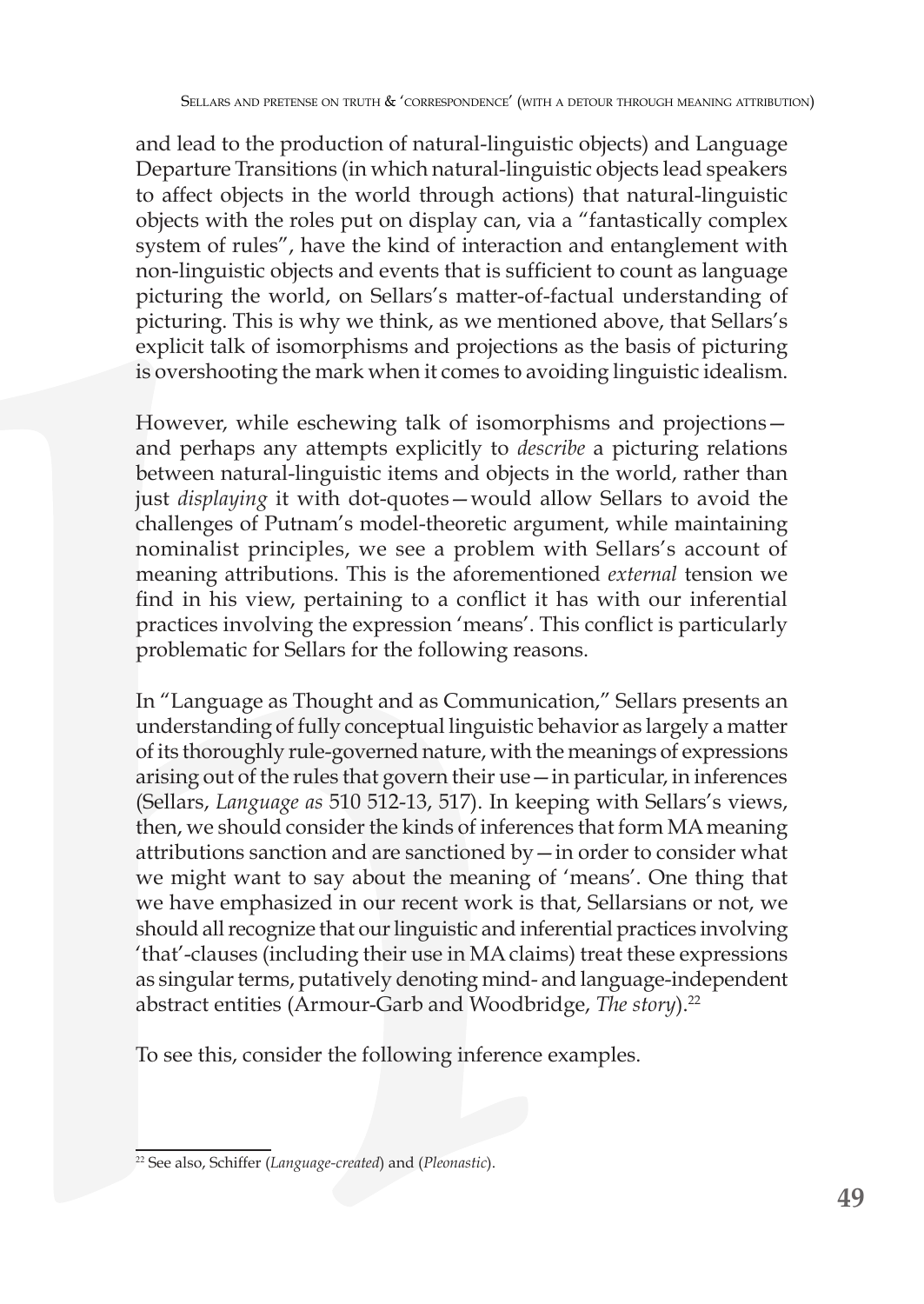- (I) "Holzäpfel sind eßbar" means that crabapples are edible. So, "Holzäpfel sind eßbar" means something. (There is something that "Holzäpfel sind eßbar" means).
- (II) "Holzäpfel sind eßbar" means the same thing as "Crabapples are edible". "Crabapples are edible" means that crabapples are edible. So, "Holzäpfel sind eßbar" means that crabapples are edible.
- (III) "Holzäpfel sind eßbar" means that crabapples are edible. Corey believes that crabapples are edible. So, "Holzäpfel sind eßbar" means something that Corey believes.

The inferential practices displayed in these arguments are easily regimented into first-order logic, if we take the claims involved to traffic in a domain of non-linguistic entities, of the sort known as *propositions*. Even in meaning attributions, the practices of quantifying into the positions occupied by 'that'-clauses and trading on the repetition of a 'that'-clause as an identity clearly suggest a referential treatment of these expressions. And this, in turn, suggests a relational treatment of the expression 'means' in form MA meaning attributions.

However, we have also explained that this kind of meaning-entity realism faces serious metaphysical and epistemological problems (Armour-Garb and Woodbridge, *The Story*), which suggest that if we can do without a commitment to propositions, we should. Accordingly, we have argued that while our use of 'that'-clauses (what we call *propositiontalk*) appears to traffic in abstract entities of a certain sort, actually, no such entities exist. What we offer, as a resolution of these problems, is a PIF account of proposition-talk. Such an account vindicates our inferential and linguistic practices involving 'that'-clauses and carries with it a *linguistic commitment* to talking *as if* there were such entities, because of the expressive advantages provided by such talk, while at the same time avoiding any worrisome *ontological* commitment. The ontological commitment is bracketed by taking this way of talking to be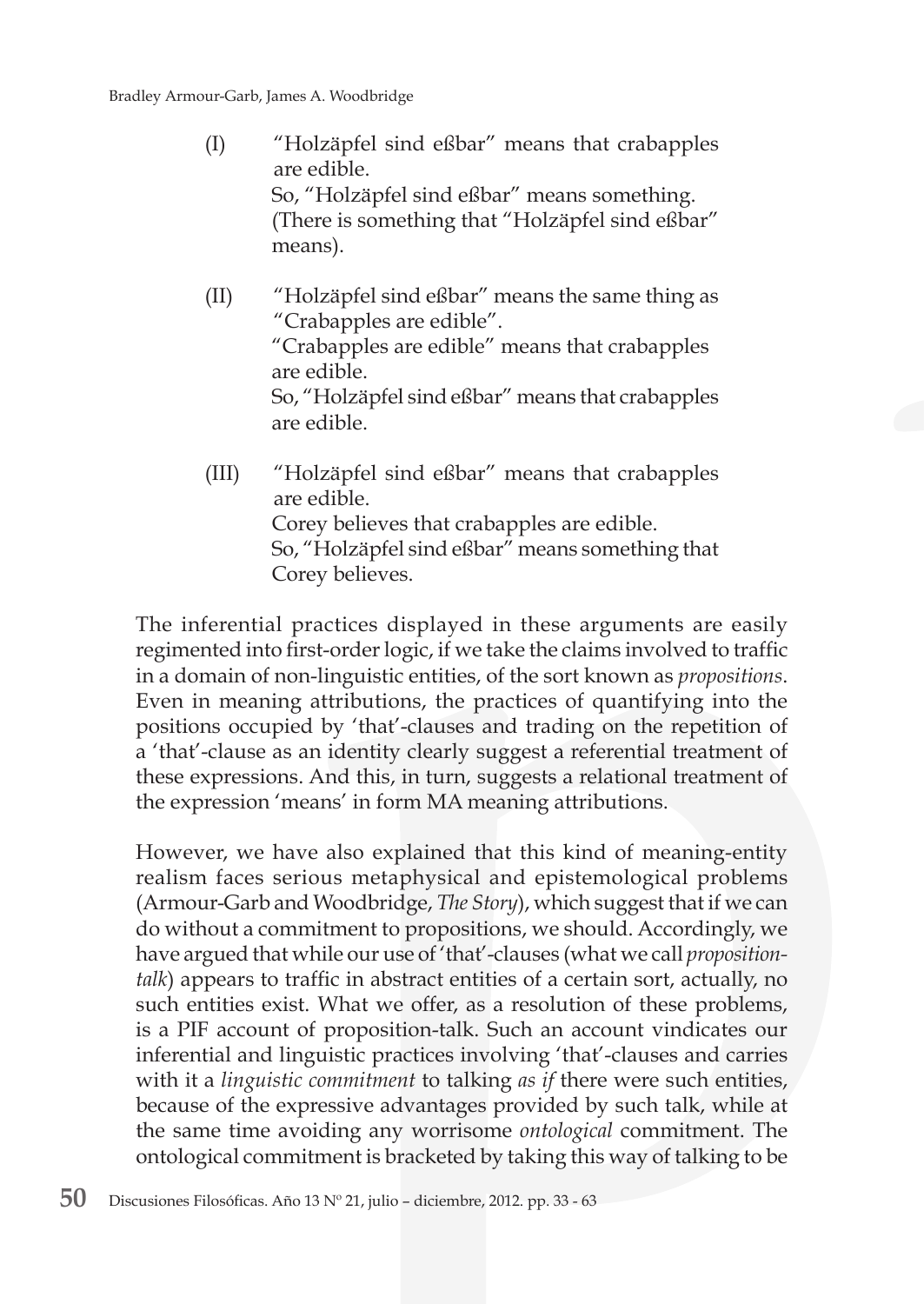underwritten by pretense (Armour-Garb and Woodbridge, *The Story*). Before we turn to the basic of our account, let us return to Sellars's views and explain the external tension we find with them.

Previously, we noted that Sellars's views about 'that'-clauses and their role in meaning attributions can capture language picturing the world without the need for problematic abstract entities, such as propositions. While this is all for the better, what we find worrisome about Sellars's account is how difficult and how unnatural it is for him to wed his views with the inferential and linguistic practices that we engage in with meaning attributions, practices of the sorts exhibited in arguments (I)-(III), presented above.

To see the problem, consider argument (I). We can render the inference made there schematically as

(A) S means that p. So, S means something. (i.e., There is something that S means).

Taking this inference schema at face value, and treating the 'that'-clause as a referring expression and 'means' as a relational predicate, a formal rendering of this inference schema might be given as

(B)  $M(s, \le p>$ )  $\exists x M(s, x)$ 

where 's' names, in the formal language, whatever sentence 'S' names, and the angle brackets function as described above. Here the inference is rendered into straightforward first-order logic as a clearly valid argument.

Now consider how argument (I) would be recast on Sellars's account, given his commitment against reading 'means' as a relational predicate. Since Sellars is trying to give an account of how speakers can attribute senses to sentences without incurring any ontological commitment to abstract meaning entities, he cannot accept (B) as a correct formal rendering of (A). At the same time, he would not wish to deny the validity of (A); hence, he must offer different forms for both the premise and the conclusion employed in that argument.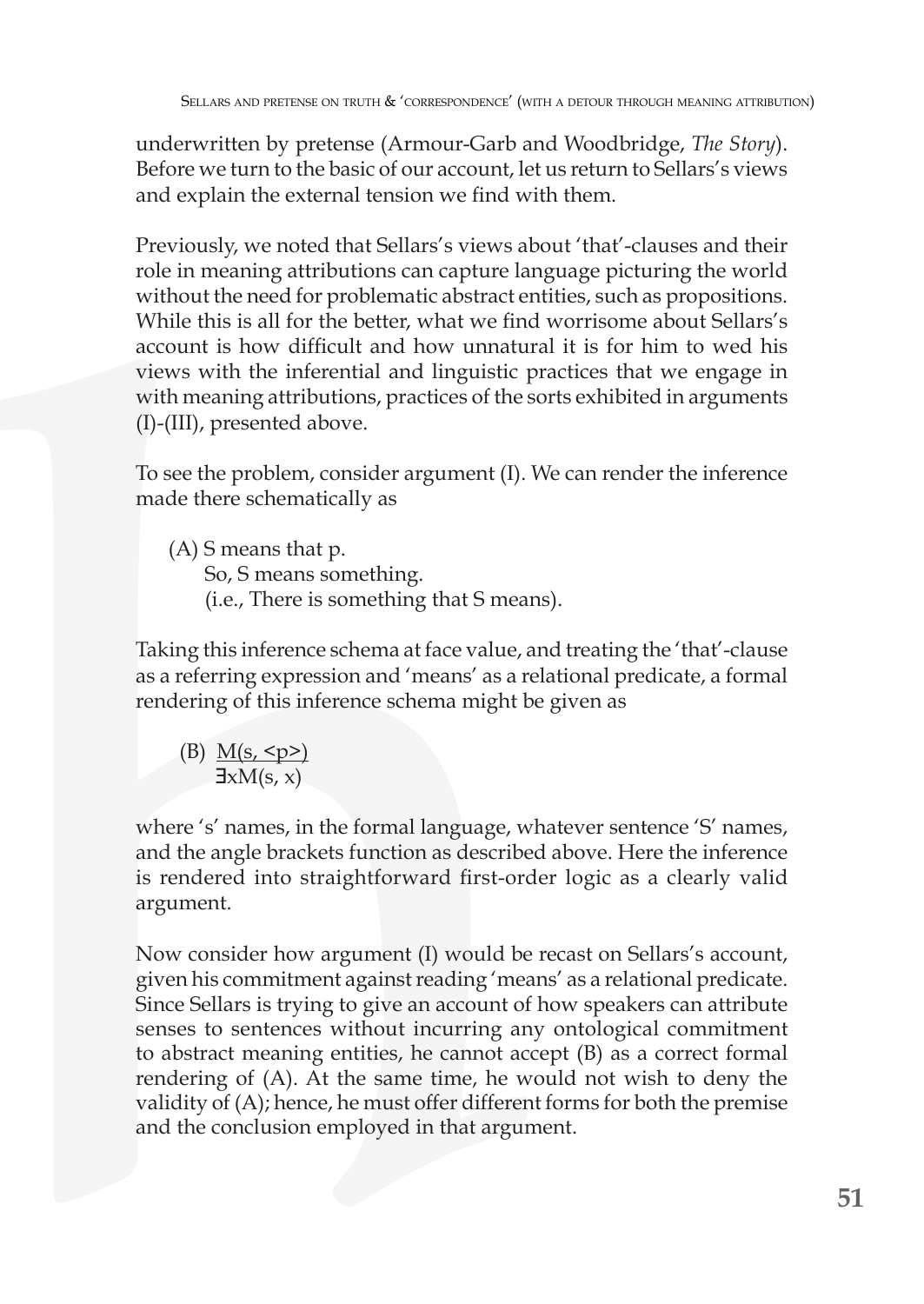We will begin with the premise in (A). Since Sellars takes the application of dot-quotes to represent the form of a sentence like 'S means that p', he will likely take something like the following to capture the form of the premise,

$$
(\mathrm{SMA}_{F})\ \forall y(y\in S\rightarrow y\in \bullet p\bullet).
$$

Here, '**S**' gets filled in by a particular expression for a class of lexical items, and '·p·' gets filled in by a particular sentence from the speaker's language, to form an expression specifying a functional class by displaying the functional role the items in the class share.

*Prima facie, there is nothing the matter with*  $(SMA<sub>F</sub>)$ *. Worries arise,* however, when we consider how Sellars will have to represent the conclusion of (A). The idea behind the conclusion is to capture the thought that there is some functional classification that classifies all the **S**s. Our conjecture is that, short of wheeling in second-order quantification, which we assume Sellars would not do (since it would commit him to properties), the only way to represent the conclusion, while preserving the validity of the argument and allowing that  $(SMA<sub>F</sub>)$ represents the form of the premise, is to represent the conclusion as

(C) 
$$
\exists x \forall y (y \in S \rightarrow \Sigma q (x = \bullet q \bullet \land y \in x)),
$$

where  $\Sigma'$  is the existential-substitutional quantifier, with a substitution class consisting of all the sentences of (all possible extensions of?) our language.

Here is the problem we see with this. Although we do not have a knock down argument against it, we find it implausible to take (C) to represent the *form* of the sentence, 'There is something that S means'. We recognize that if one accepts the validity of argument  $(I)$  and that  $(SMA<sub>F</sub>)$  represents the form of the premise, then (C), or something equally complicated, is needed to represent the form of the conclusion. As a result, we think that the implausibility of the claim that (C) represents the form of the conclusion sheds doubt on the claim the  $(SMA<sub>F</sub>)$  actually represents the form of the premise. But, this, in turn, raises a question about whether Sellars's employment of dot-quotes actually represents the form of any sentence with the surface form, 'S means that p'. Accordingly, if argument (I) is valid and the charge of implausibility regarding (C) is correct, then there is a reason for rejecting, or resisting, Sellars's nonrelational account of form MA meaning attributions.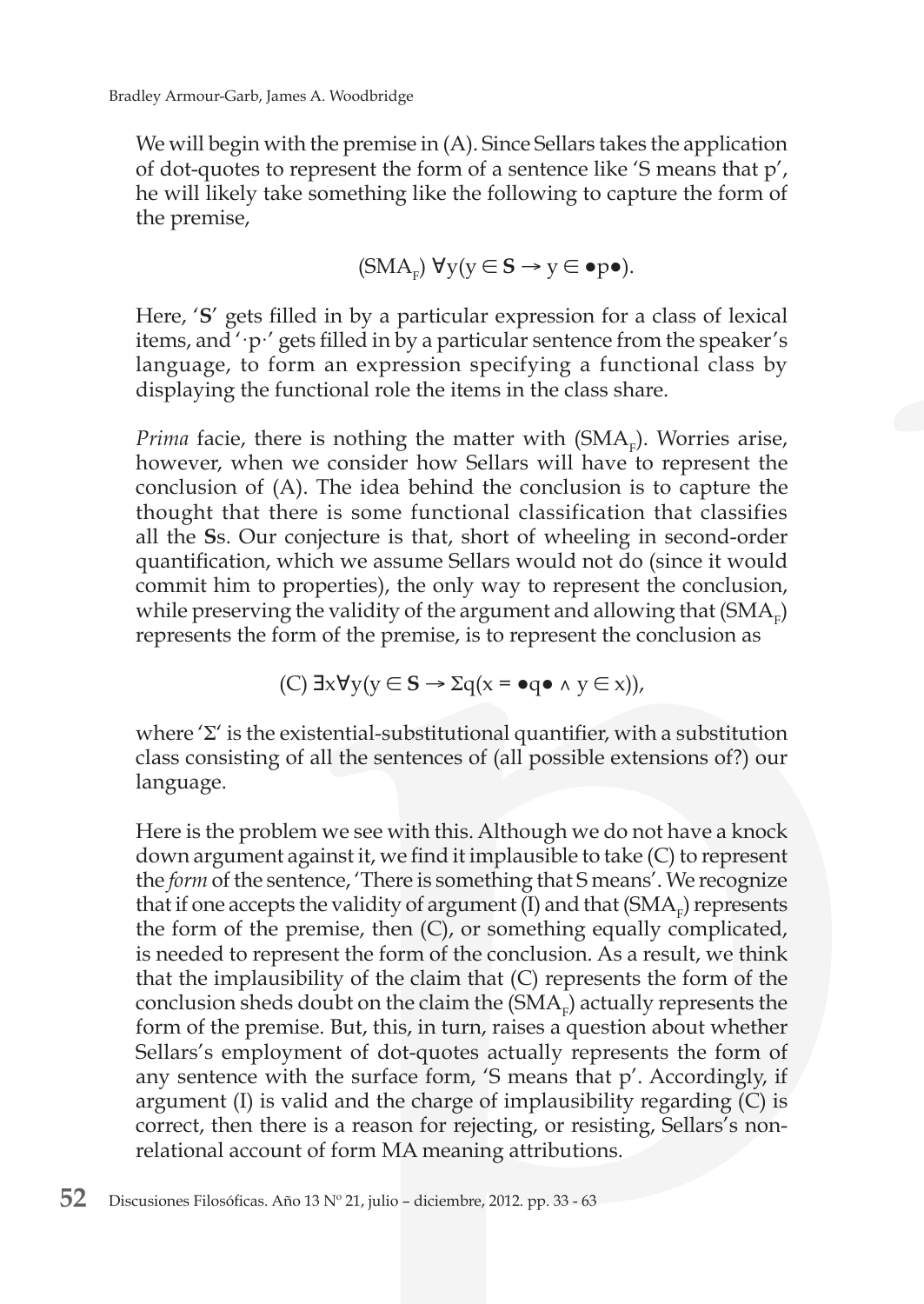Now, perhaps Sellars would deny that he is in the business of representing the form of the sentences in such arguments. But if that is not what he is doing, then we are somewhat puzzled about this aspect of his project. At any rate, we do not think that Sellars would deny that he is representing the form of such sentences, and, so, we will say no more about this possible rejoinder. Instead, we claim that if there were *another*  way of reading, or representing, the sentences in (A), a way that does not require representing the conclusion with something as protracted as (C), yet which still avoids incurring ontological commitments to meaning entities, etc., then it seems that that might be preferable to Sellars's nonrelational analysis. This is precisely what we claim our PIF account of proposition-talk can do. We therefore now turn to a brief sketch of the account to show how.

#### **IV Propositions, meaning attribution, and pretense**

For present purposes, we will focus on the elements of our PIF account of proposition-talk most relevant to the topics at hand, namely, the use of 'that'-clauses in MA form meaning attributions.<sup>23</sup> So, consider a meaning attribution of this sort, e.g.,

(7) 'Rauchen ist verboten' means that smoking is forbidden.

We explain this claim as operating in virtue of belonging to a pretense that involves stipulated background pretenses like the following.

## **Propositions game pretenses**

The props for the pretense behind proposition-talk are 'that'-clauses and other expressions that can be replaced by them. The following are stipulated, background pretenses for the game.

'That'-clauses (and expressions they can be substituted for) are referring expressions.

- i) They denote mind- and language-independent abstract entities, called "propositions".
- ii) These entities are "fine-grained neo-Russellian" entities, i.e., they are structured entities built out of "worldly" elements.
- iii) Any 'that'-clauses whose embedded sentences employ

<sup>23</sup> For more details about the account as a whole, see Armour-Garb and Woodbridge (*The Story*) and (*Pretense and*).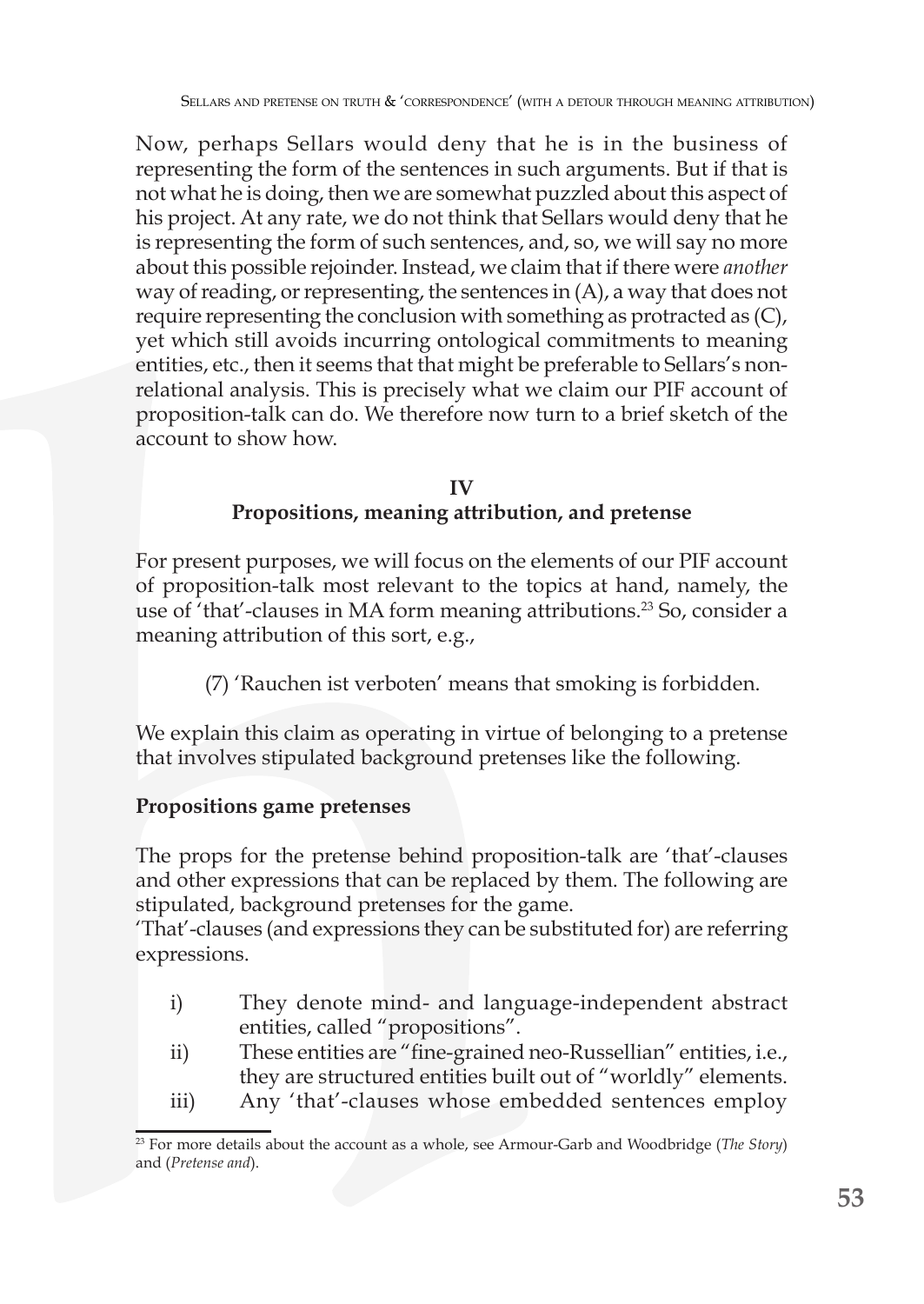different expressions, or have different structures, (pretend-) denote distinct propositions.

iv) The expression 'means' attributes a relation (called "meaning") that certain things (e.g., certain linguistic expressions) can bear to propositions—a relation constituted by a particular isomorphism ("picturing projection") holding between the elements of the meaningful item and the elements of the proposition.<sup>24</sup>

In addition to these background pretenses, as the propositions game pertains to MA form claims like (7), it also involves the following principle of generation that establishes further pretenses as also prescribed, depending on whether certain real-world conditions obtain.

 $(PGMA)$  The pretenses displayed in a utterance of  $(The sentence)$ S means that p<sup>†</sup> are prescribed iff the sentence S has a broadly inferential role similar to that of 'p'-as-the-speaker-actually-uses-it (in the utterance).

Explaining a claim like (7) in terms of these rules for the pretenses that we hold the claim involves, takes the pretenses displayed in (7) as prescribed only under certain real-world conditions—those specified in

(8) 'Rauchen is verboten' has a broadly inferential role similar to that of 'smoking is forbidden'-as-the-speaker-actually-uses-it (in the MA-form utterance).

So, given (PGMA), putting forward the pretenses displayed in (7) as prescribed commits one to the obtaining of the conditions specified in (8); a speaker can therefore use (7) to say indirectly what (8) says directly. Thus, what meaning attributions of form MA accomplish (indirectly) are the specification of a broadly inferential role and the functional classification of some specified linguistic item in terms of that role. This has a Sellarsian ring to it.

But this is not yet the whole story. As with Sellars's dot-quotes, a major expressive advantage that proposition-talk provides, over an opaque descriptive specification of the broadly inferential role in question as in (8), is something akin to the collapse of the use/mention distinction. While sentences embedded in a 'that'-clause are nominalized, they are

<sup>&</sup>lt;sup>24</sup> The pretense about a picturing-projection isomorphism can be restricted to "elementary, matterof-factual" claims, as Sellars seems to prefer doing.

**<sup>54</sup>** Discusiones Filosóficas. Año 13 Nº 21, julio – diciembre, 2012. pp. 33 - 63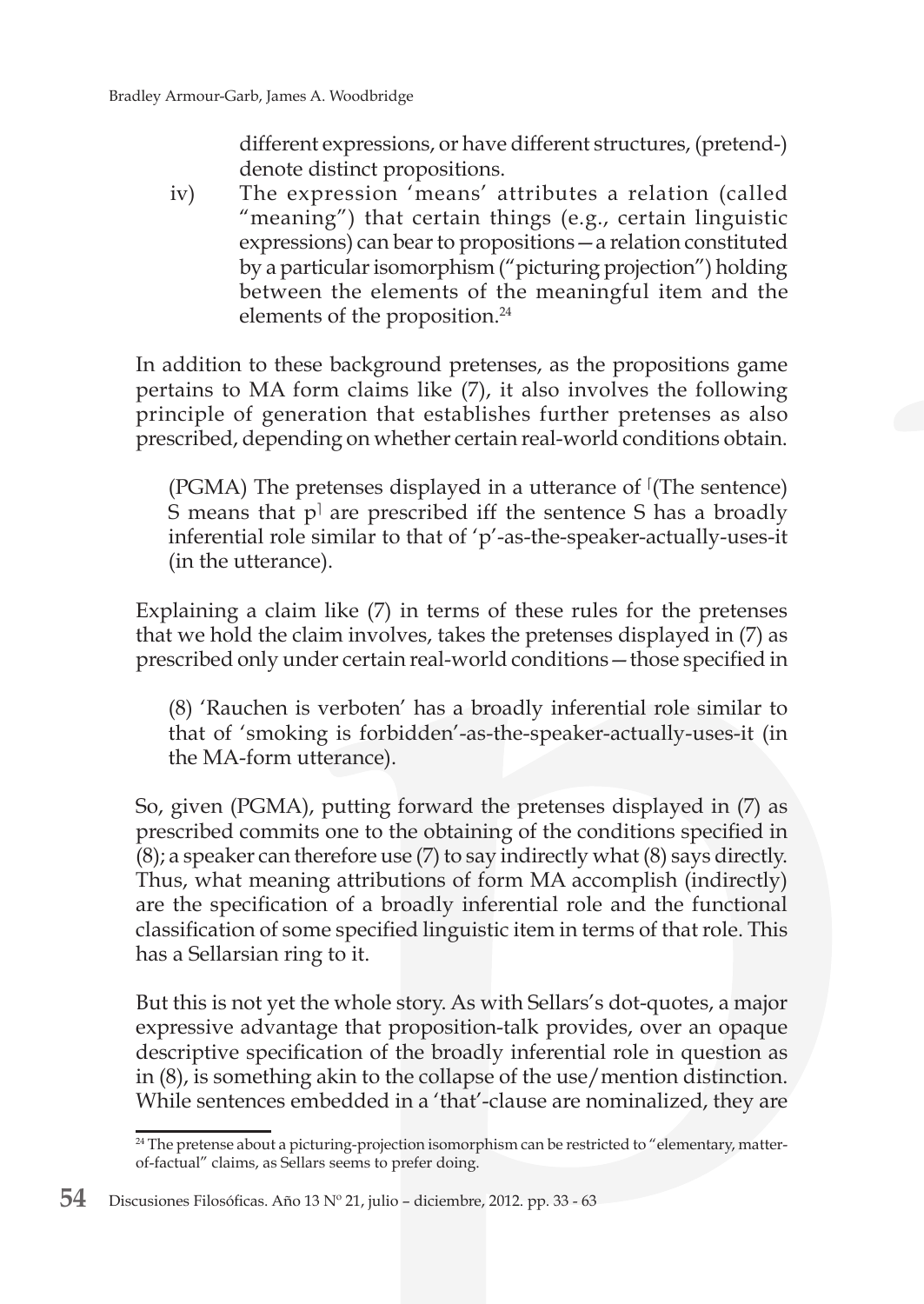still *used*. So the meaning of such a sentence is still in play; its broadly inferential role is engaged or active. What the pretense of propositiontalk does is put that role on display via a kind of deferred ostension. Then, through the operation of the pretense of there being a proposition serving as the relatum of the relations 'means', this allows us to pick out that role and attribute it to some linguistic expression. This captures the "illustrating" aspect of the operation of Sellars's dot-quotes. So the pretense account of form MA meaning attributions has much of the same upshot as the Sellarsian non-relational/specialized copula account.

Moreover, any intuition one has that language pictures the world *via* an isomorphism can be written right into the pretense about the expression 'means'. Since the pretense also takes propositions to be neo-Russellian entities, an isomorphism to the elements of a proposition meant is an isomorphism with elements of the world. While this is just a pretense on our account, it still avoids linguistic idealism in the same way that the use of dot-quotes does, but unlike the dot-quotes account, our view treats the logic of meaning attributions just what it appears to be on the surface. This accommodates and vindicates our inferential and linguistic practices with 'that'-clauses and the expression 'means'. One might conclude, therefore, that a pretense account of meaning attributions should be attractive to someone with Sellarsian aspirations.

## **V**

## **Sellars's second sense of correspondence**

Now that we have an account of meaning attribution on the table, we can explain how we can accommodate Sellars's intuitions about language picturing the world (avoiding linguistic idealism) and the truth of basic matter-of-factual empirical claims involving correct picturing, understood in terms of an isomorphism, all while avoiding the challenges of Putnam's model-theoretic argument without appealing to any "anti-nominalist" factors.

Sellars's second sense of correspondence—the one involving picturing seems to be the sort that T-deflationists explicitly reject (or: want nothing to do with) (Horwich, *Truth Second* 116-17). However, the combination of our PIF account of proposition-talk and our PIF account of truthtalk can even vindicate (in a sense) this second, stronger version of the correspondence intuition. This is because the "thick" version of the correspondence intuition—including Sellars's talk of picturing in virtue of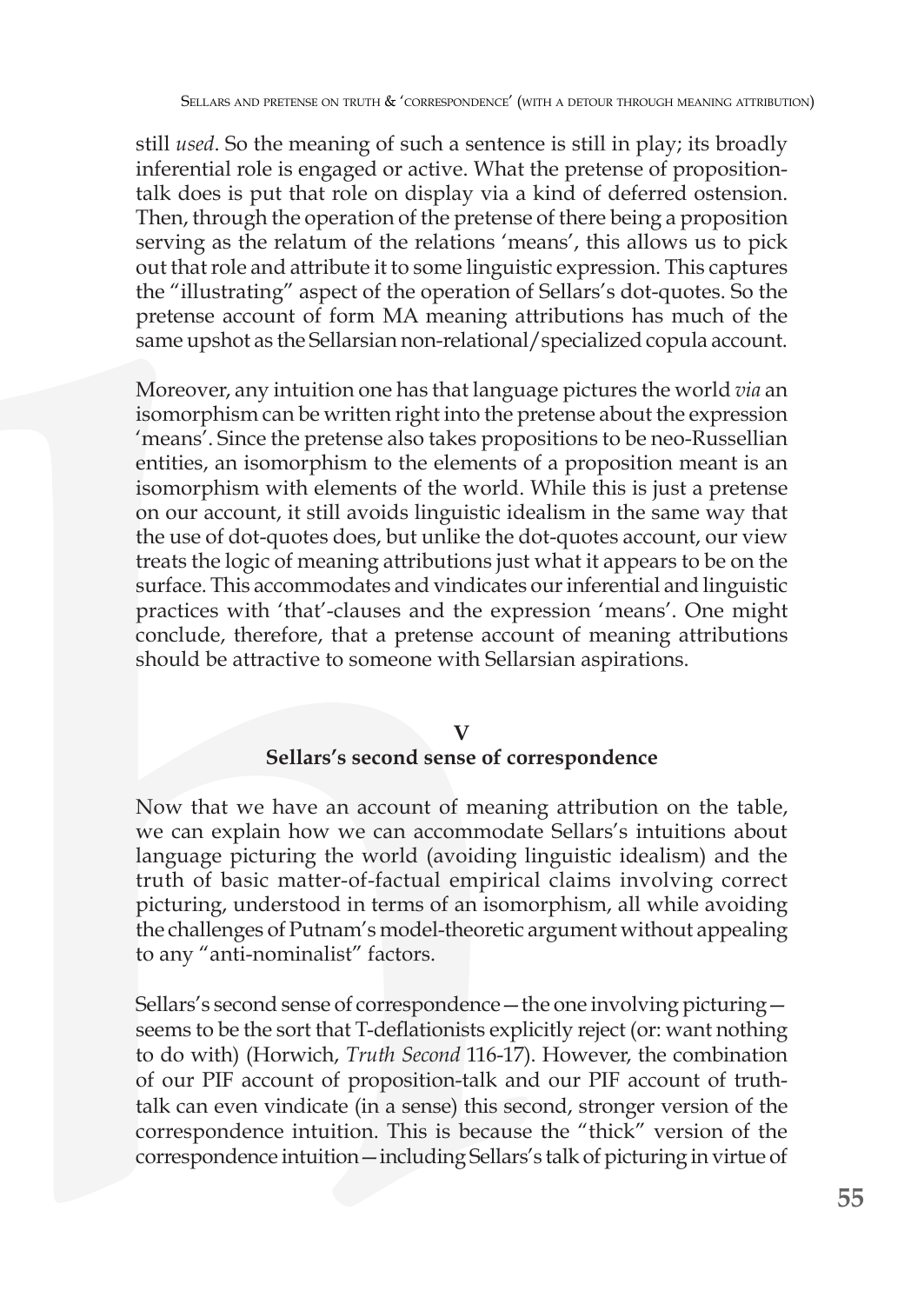an isomorphism—can effectively be written into the stipulated grounding pretenses of the account (of meaning attribution in particular). Thus, it is just part of the pretense that when some elementary, matter-of-factual statement expresses some (neo-Russellian) proposition, it does so in virtue of (i) a projection from the names employed in the statement to the objects involved in the proposition, and (ii) a particular isomorphism between the linguistic picture and the proposition. This captures a robust intuition about language picturing the world and truth being correct picturing. At the same time, our PIF account of proposition-talk allows us to capture the "thinner" notion of picturing that Sellars's dot-quotes can provide, but in a way that avoids the external tension confronting Sellars's views. In this way, our PIF accounts can accommodate the second sense of correspondence Sellars attributes to truth, in addition to accommodating his first sense of correspondence.

Finally, it should be clear that our PIF accounts satisfy Sellars's nominalist scruples, since the property of truth, the meaning relation, and propositions are all only pretend—none of them really exist on our view. At the same time, however, we can deflect the challenges posed by Putnam's model-theoretic argument—the challenge of there being "too many isomorphisms". While the pretense that underwrites meaning attribution does portray there being a particular isomorphism involved in linguistic picturing (so that the correct picturing that makes for the truth of elementary, matter-of-factual statements involves that particular isomorphism rather than any other), this does not saddle us with a problem. On our view, all of this is a stipulated pretense. We can, if need be, accept the model-theoretic argument's conclusion that really there are too many isomorphisms and no way to single one out as the basis of any linguistic picturing relation. The claim that there is one isomorphism or projection that is special is just a pretense. Since, on our PIF views, there actually is no property of truth and no meaning relation, there can be no requirement of finding a way of picking out one of the isomorphisms as capturing the truth of elementary, matter-of-factual claims to the exclusion of all the others. We can respond to Putnam's challenges with a shrug.

#### **VI**

## **The engagement complaint and a Sellarsian response**

We will now consider how Sellars can help us with an objection that is often launched at certain fictionalist accounts—what we call the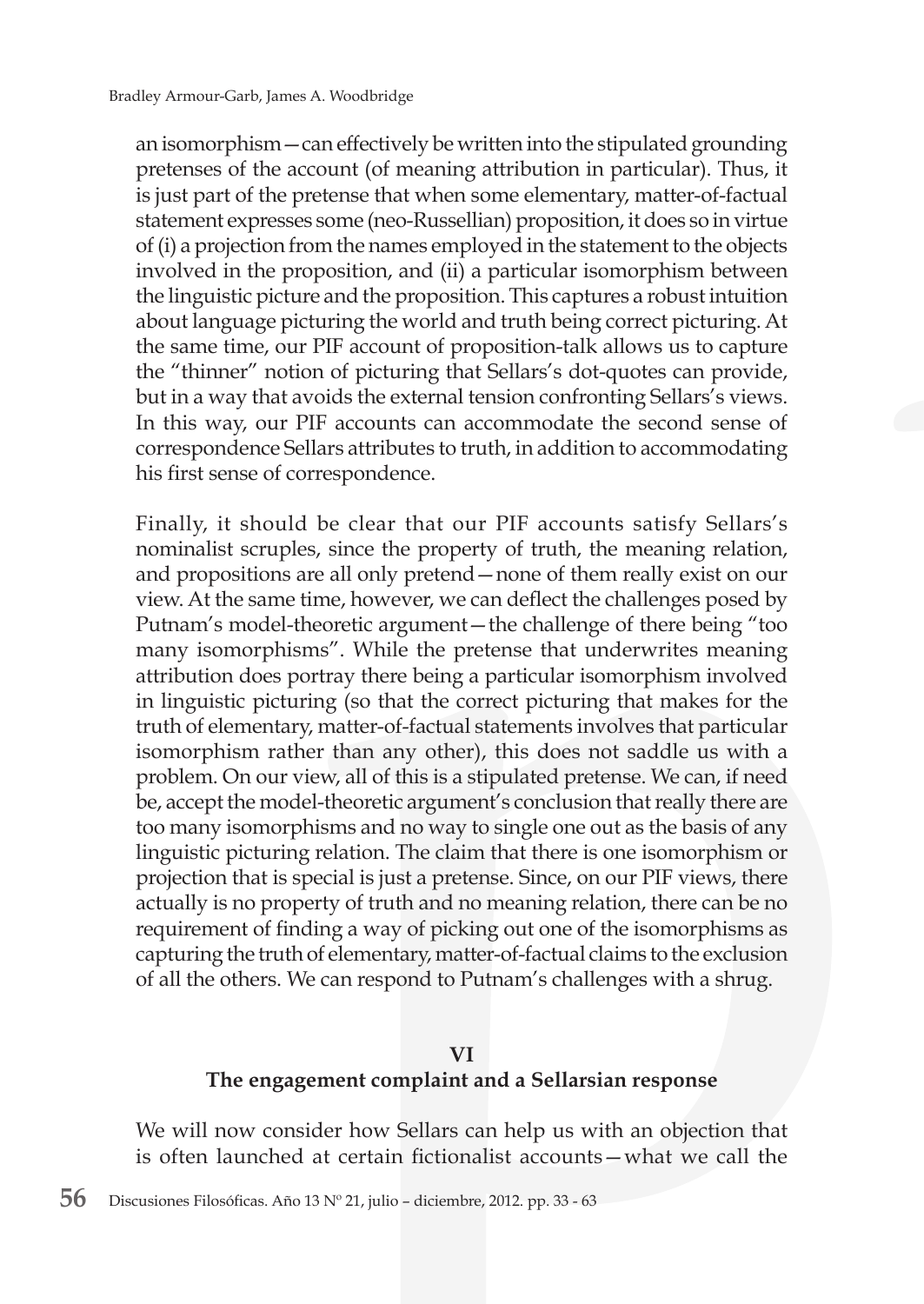*Engagement Complaint* (henceforth *EC*)*.* Although the objection can apply to any non-revolutionary fictional account, we will focus on the objection as it pertains to our PIF account. Here is the objection: It is absurd and implausible in the extreme to suppose that, in general, speakers who make meaning attributions or use proposition-talk ('that'-clauses) are engaged in pretending and are *aware* of any pretense. But PIF accounts of this way of talking seem to require that speakers are aware of and allude to the pretense that such accounts describe. Thus, such accounts are implausible.<sup>25</sup>

While we have argued elsewhere that EC undermines a number of PIF accounts,<sup>26</sup> it does not apply to our own favored pretense account. This is so, at least in part, because our pretense analysis is not intended as an account of speakers' attitudes or activities. We do not claim, for example, that when speakers make meaning attributions or otherwise employ 'that'-clauses, they are thinking of themselves as pretending. Nor do we assume that they are alluding to or are even aware of any pretense at all, when they are engaged in proposition-talk. Indeed, such speakers need not be aware of any pretense at all in order to use that talk. On our view, pretense is part of the explanation as to how the talk functions semantically; it does not enter as part of an account of what speakers intend to do.

Why think, then, that EC applies to our particular semantic pretense account of proposition-talk (or, for that matter, to any discourse that we provide a semantic pretense account)? We think that EC seems applicable because of a misunderstanding about how our pretense account works. More specifically, the Engagement Complaint comes in because objectors assume that we accept

> (EC1) Competent users of a fragment of discourse the functioning of which involves pretense,

> are making as if they are engaged in some game of make-believe involving the central locutions of that fragment of discourse.

If we accepted (EC1), the objector would be right. But we don't accept (EC1). Rather, we accept

<sup>&</sup>lt;sup>25</sup> Versions of this objection appear in Richard and Stanley.

<sup>26</sup> In particular, it undermines the accounts developed in Kroon (*Descriptivism*) and (*Existence in*). See Woodbridge and Armour-Garb (*Linguistic puzzles*) and Armour-Garb and Woodbridge (*The Story*) and (*Pretense and*).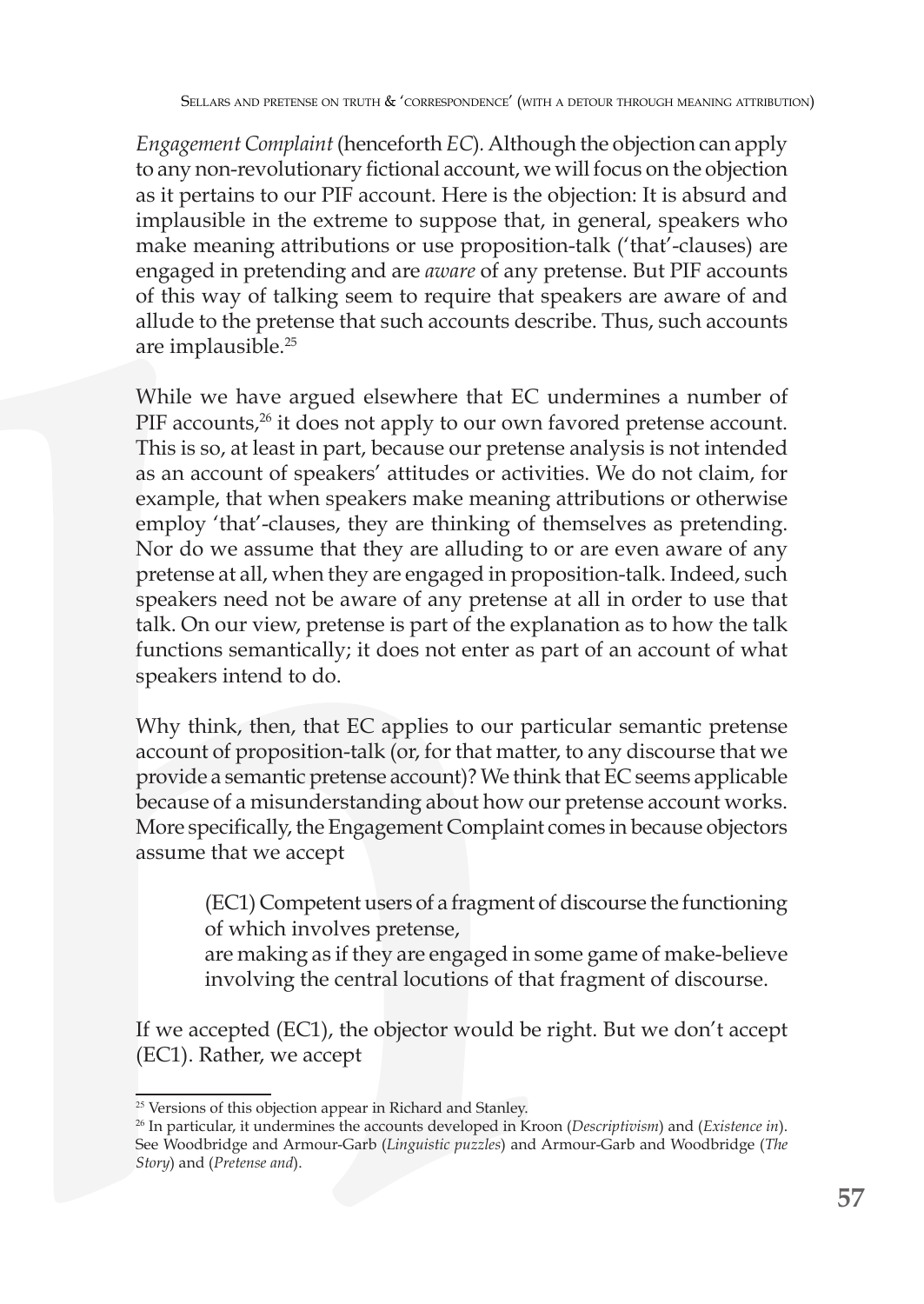(EC2) *It is as if* competent users of a fragment of the language are engaged in a game of make-believe with respect to a fragment of discourse that we analyze with a PIF account.

As is clear, given (EC2), there is simply no reason for thinking that we are attributing any kind of pretense awareness, let alone engagement, to competent users of the relevant discourse. Given that we accept (EC2) but not (EC1), it is clear, therefore, that the Engagement Complaint is *misdirected*, if aimed at our particular semantic pretense account.

So where does pretense come in on our PIF account? Although speakers need not engage in the pretense operating in some way of talking, in order to use that talk fully competently, certain *theorists*, who are offering an account of that fragment of discourse, will mention pretense, in order to explain which claims about the world its instances make (and how they do this). But no one needs to engage in, or even be aware of, the games of make-believe that figure in the explanation of how pretenseinvolving ways of talking function in order to be a fully competent speaker with the relevant fragments of discourse. Thus, we accept something a bit more specific than (EC2), viz.,

> (EC2\*) *From the perspective of a language theorist*, it is as if competent users of a fragment of the language are engaged in a game of make-believe with respect to a fragment of discourse that we analyze with a PIF account.

Of course, a theorist, who is theorizing about the relevant discourse (the "talk"), may talk about pretense linking up utterances with their serious content, but at no point do speakers have to be engaged in any such pretense. Just as speakers need not be aware of deference to experts securing reference for natural kind terms, they do not even have to be aware of such a pretense, nor do they even have to be disposed to acknowledge that they are engaged in a sort of pretense if asked.<sup>27</sup> It is also compatible with our PIF accounts that ordinary speakers do not even take an attitude towards their use of truth-talk or proposition-

 $27$  Nor need speakers intentionally allude to or even be aware of any pretense at work in any talk for which we want to give a PIF account. Still, at the level of *theorizing* about how the talk functions, we should understand these fragments of discourse to be "as if" ways of talking that involve a systematic dependency on how things actually are. And we should explain the kind of "as ifness" involved in terms of pretense, specifically, games of make-believe.

**<sup>58</sup>** Discusiones Filosóficas. Año 13 Nº 21, julio – diciembre, 2012. pp. 33 - 63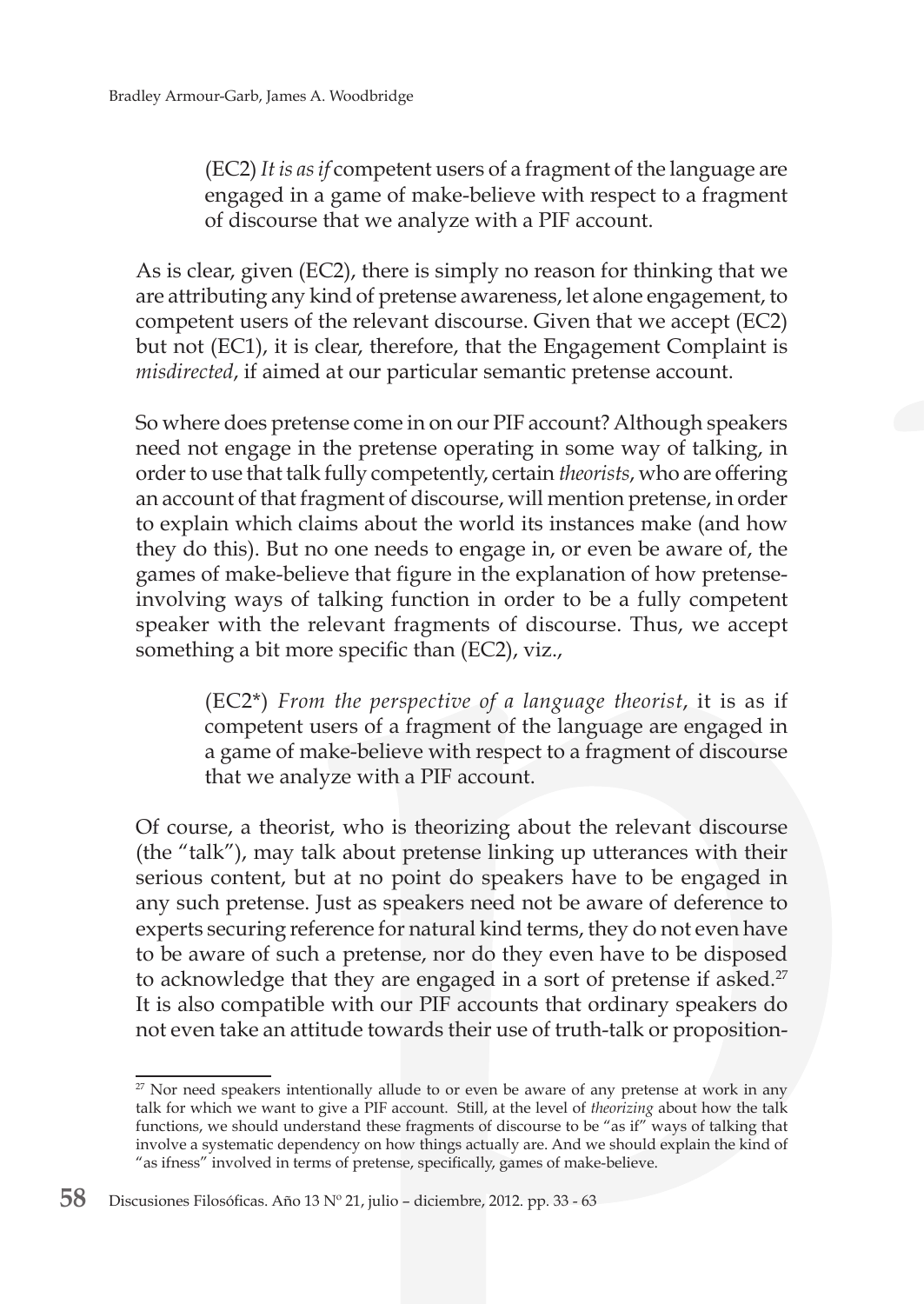talk, or towards whether anything in proposition-talk commits them to any sort of *as ifness* (or to whether they feel—or even *can* feel—that the propriety of their stance depends on anything approaching a belief that S). As such, our pretense account avoids EC by keeping all reference to pretense within the *theorist's explanation* of the claim's semantics and of how it ends up with the content it has.

Now, while we believe that our reply to EC is sufficient, as we will now show, Sellars's nuanced analysis of linguistic rules can strengthen our reply to the Engagement Complaint. In laying out his distinction between Rules of Criticism ("ought-to-be's" or OTBs) and Rules of Action ("ought-to-do's" or OTDs), Sellars explains how the Rules of Criticism, which govern linguistic behavior, need *not* be acknowledged by the subjects to whom the rules apply (Sellars, *Language as* 509). In fact, even though subjects might not have the conceptual repertoire or recognitional capacities needed to understand the rules, they can still manage to act in accordance with them and to engage in the right sort of rule-governed behavior. A subject who is in this position will not count as full-fledged language-user, but she can still count as a "user-intraining" and she will still be a full member of the linguistic community. Moreover, through the influence of various language-trainers, her linguistic behavior can *become* pattern-governed and conform to the Rules of Criticism (Ibid. 511-13). In this way, Sellars explains how people can act in accordance with certain rules, and have them govern their behavior, even when they have no awareness of those rules.

This insight is helpful, when we think about EC. Sellars notes that language-trainees need not have any conception of, let alone be intentionally following, the semantic rules, i.e., Rules of Criticism, to which their pattern-governed behavior conforms. While we recognize that a *full-fledged language-user* must be aware of, and intentionally follows, the Rules of Criticism that govern a fragment of discourse, on our pretense account, in following those rules, such a language user could, with a complete lack of awareness, also be acting in accord with another set of rules—ones that govern a possible game of make-believe, say—which serve to *explain* why the Rules of Criticism that govern the discourse she uses are the particular rules they are. By engaging in pattern-governed behavior that accords with the rules of a possible game of make-believe, a language-user can implement the resulting semantic mechanisms that explain the Rules of Criticism, again, without awareness of how those "ought-to-be's" result from those semantic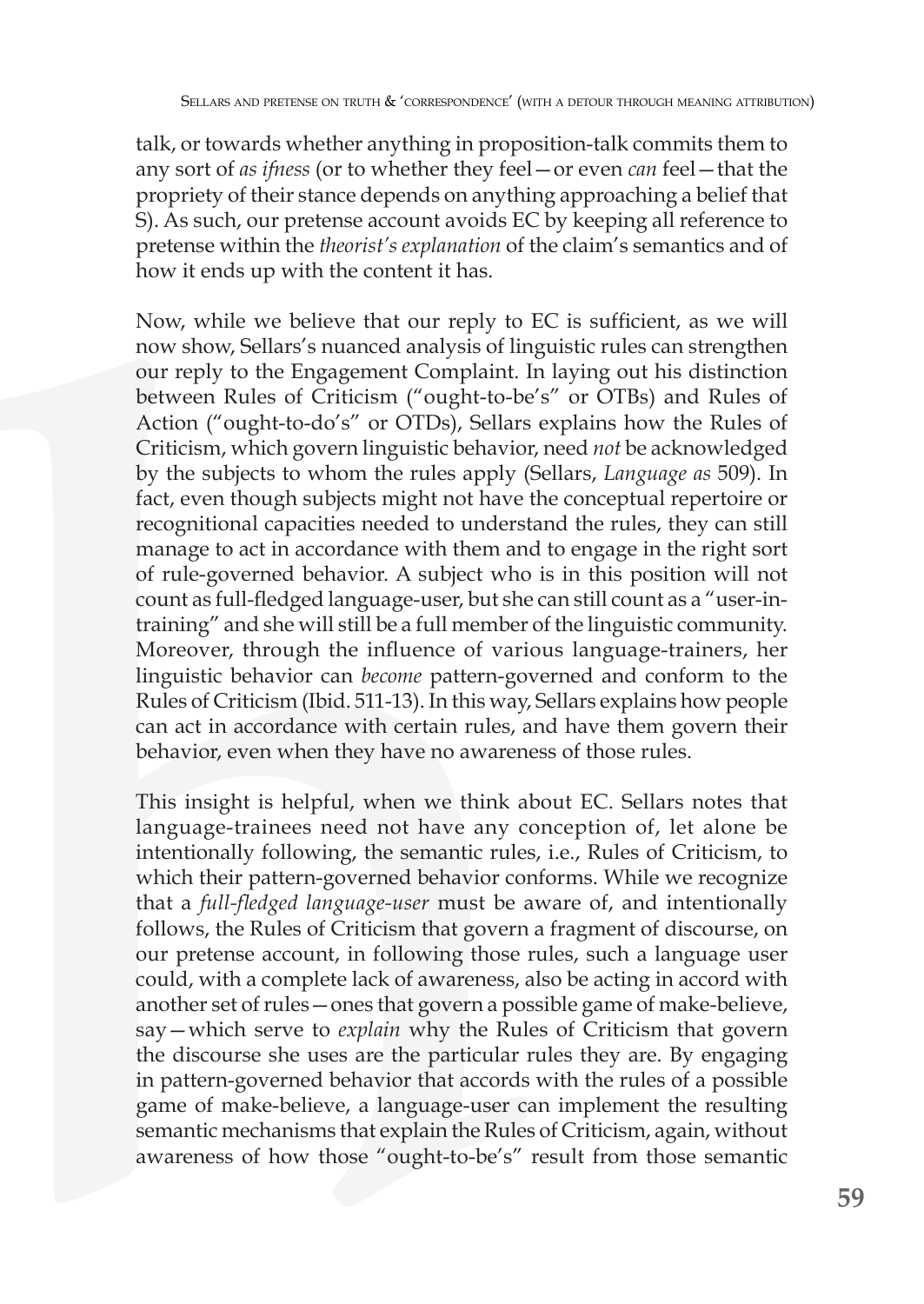mechanisms. Her lack of awareness of any such explanations would have no impact on her capability to employ the language as a full member of her linguistic community. It is only language theorists who seek an explanation of why the Rules of Criticism that govern the language are what they are, so that is the only level of engagement with the language that would require awareness of any pretense at work in its linguistic functioning. Graphically, we might represent this relation as follows.

Language Trainee-------------Language User-----------Language Theorist (Accords with OTBs) (*Follows* OTBs (+ OTDs)) (*Explains* OTBs)

## **Concluding remarks**

As we have seen, we can helpfully augment a Sellars's understanding of truth, by bringing in our own PIF accounts of truth-talk and meaning attribution. And, looking at the combination from the other direction, we have seen that a Sellarsian analysis of the nature of linguistic rules can help a pretense account deflect a complaint often launched at pretense analyses of not explicitly figurative fragments of discourse. We conclude that Sellarsian views and pretense accounts combine well.

**Bibliographical References**

Armour-Garb, B. "Deflationism (about theories of truth)". *Philosophical Compass*. Apr. 2012: 267-277. Print.

Armour-Garb, B. and J. Woodbridge. "Why deflationists should be pretense theorists (and perhaps already are)". Pedersen, N. and C. Wright (eds.). *New Waves in Truth*. Basingstoke and New York: Palgrave Macmillan, 2010. Print.

---. "The story about propositions". *Noûs.* Dec. 2012: 635-674. Print.

---. "From mathematical fictionalism to truth-theoretic fictionalism". *Philosophy and Phenomenological Research.* Forthcoming.

---. *Pretense and pathology*. Cambridge: Cambridge University Press, 2014. Forthcoming.

Crimmins, M. "Hesperus and Phosphorus: Sense, pretense, and reference". *Philosophical Review*. Jan. 1998: 1-48. Print.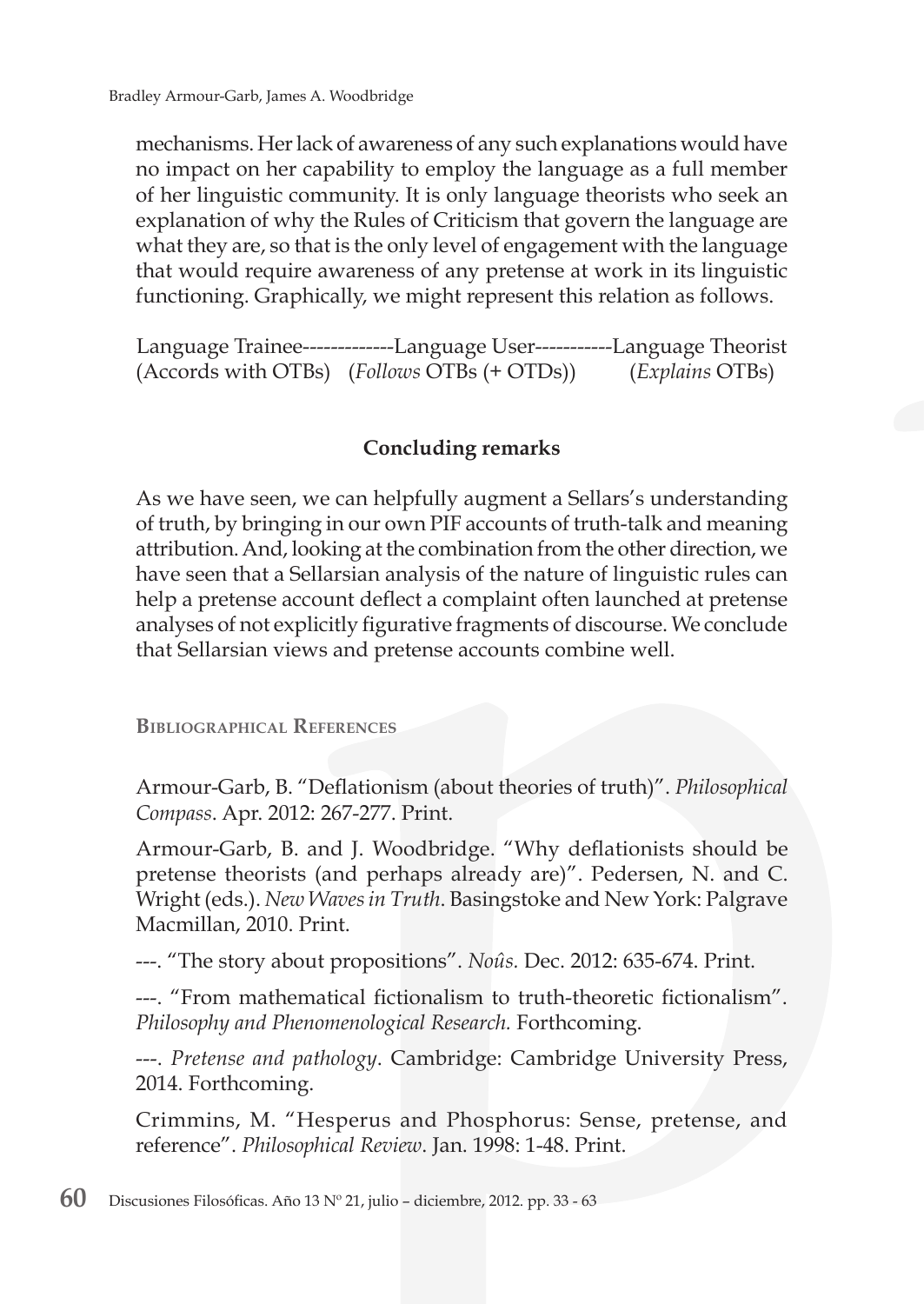Devitt, M. "The metaphysics of truth". M. Lynch (ed.). *The nature of truth*. Cambridge: MIT Press, 2001. 579-611. Print.

Egan, A. "Pretense for the complete idiom". *Noûs*. Sep. 2008: 381-409. Print.

Evans, G. "Existential statements". J. McDowell (ed.). *Varieties of reference*. Oxford: Clarendon Press, 1982. 343-369. Print.

Field, H. "Critical notice: Paul Horwich's Truth". *Philosophy of Science*. Jun. 1992: 321-330. Print.

---. "Deflationist views of meaning and content". *Mind*. Jul. 1994: 249- 285. Print.

Glymour, Clark. "Conceptual scheming or confessions of a metaphysical realist". *Synthese*. May. 1982: 169-180. Print.

Horwich, P. *Truth*. First edition. Oxford: Clarendon Press, 1990. Print.

---. *Truth.* Second edition. Oxford: Clarendon Press, 1998. Print.

Kripke, S. *Wittgenstein on rules and private language*. Cambridge, MA: Harvard University Press, 1982. Print.

Kroon, F. "Characterizing non-existents"*. Grazer Philosophische Studien*. Jan. 1996: 163-193. Print.

---. "Fictionalism and the informativeness of identity". *Philosophical Studies.* Dec. 2001: 197-225. Print.

---. "Descriptivism, pretense, and the Frege-Russell problems". *Philosophical Review*. Jan. 2004: 1-30. Print.

---. "Existence in the theory of definite descriptions". *Journal of Philosophy*. Jul. 2009: 365-389. Print.

Leeds, S. "Truth, correspondence, and success". *Philosophical Studies*. Jul. 1995: 1-36. Print.

Lewis, D. "Putnam's paradox". *Australian Journal of Philosophy*. Oct. 1984: 221-236. Print.

O'Shea, J. *Wilfrid Sellars: Naturalism with a normative turn*. Cambridge: Polity Press, 2007. Print.

Putnam, H. *Meaning and the moral sciences*. London: Routledge & Kegan Paul, 1978. Print.

---. "Models and reality". *The Journal of Symbolic Logic*. Sep. 1980: 464- 482. Print.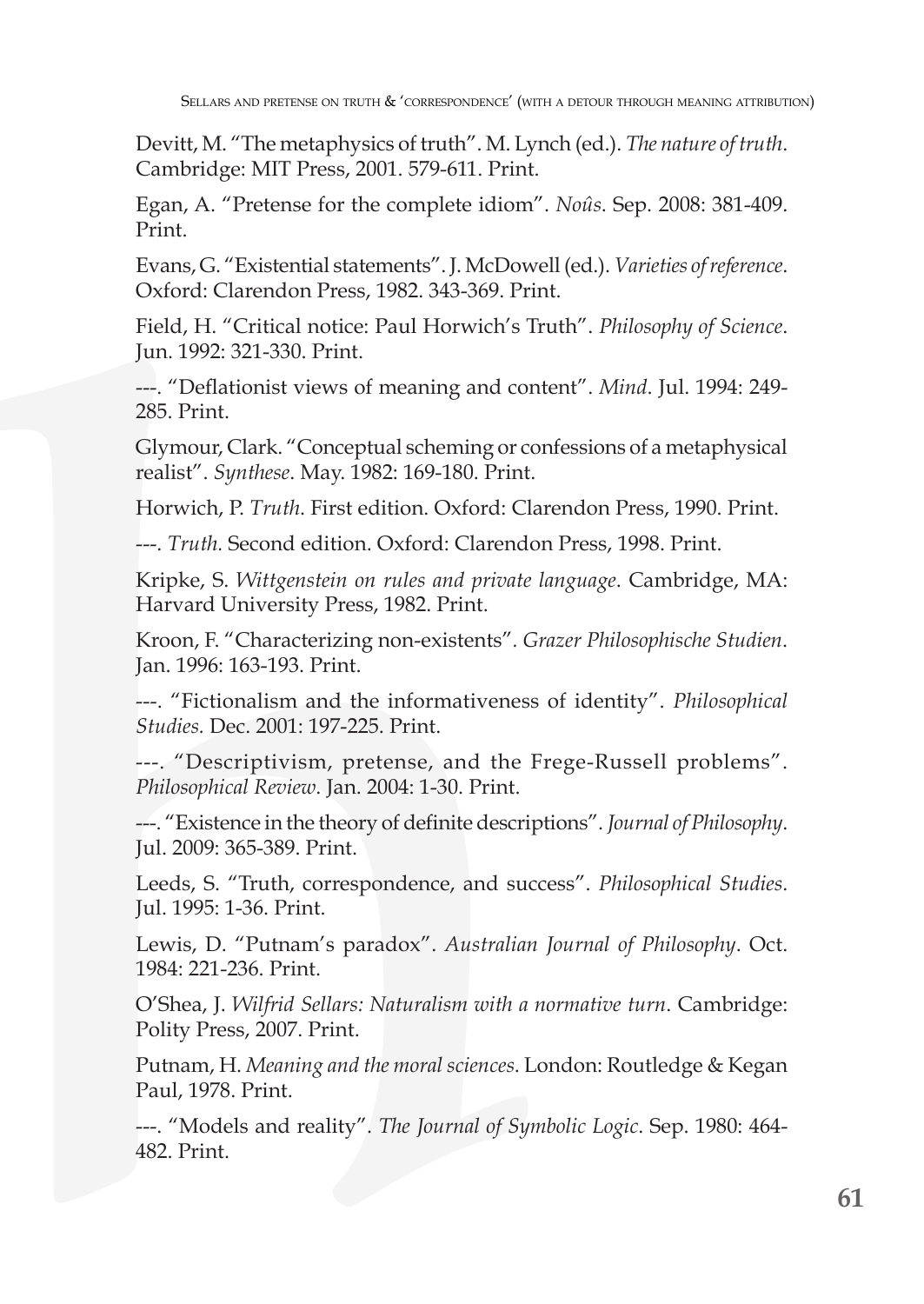Bradley Armour-Garb, James A. Woodbridge

Quine, W. V. O. *Philosophy of logic.* Cambridge: Harvard University Press, 1986. Print.

Richard, M. "Semantic pretense". Everett, A. and T. Hofweber (eds.). *Empty names, fiction, and the puzzles of non-existence*. Stanford: CSLI Publications, 2000. Print.

Schiffer, S. "Language-created, language-independent entities". *Philosophical Topics*. Jan. 1996: 149-167. Print.

---. "Pleonastic fregeanism". A. Kanamori (ed.). *Analytical Philosophy and Logic: The Proceedings of the Twentieth World Congress of Philosophy, Vol. 6.* Ohio: Bowling Green Documentation Center, 2000. 1-15. Print.

Sellars, W. "Truth and 'Correspondence'". *Journal of Philosophy*. Jan. 1962: 29-56. Reprinted in Sellars (1963). 197-224. Print.

---. *Science, perception and reality*. London: Routledge & Kegan Paul, 1963. Print.

---. "Language as thought and as communication". *Philosophy and Phenomenological Research*. Jun. 1969: 506-527. Print.

---. "Meaning as functional classification". *Synthese*. Jul. 1974: 417-437. Print.

---. *Naturalism and ontology*. Atascadero: Ridgeview Publishing Company, 1979. Print.

Stanley, J. "Hermeneutic fictionalism". *Midwest Studies in Philosophy Figurative Language*. Dec. 2002: 36-71. Print.

Tarski, A. "The semantic conception of truth". *Philosophy and Phenomenological Research*. Mar. 1944: 341-376. Print.

van Fraassen, B. "Putnam's paradox: Metaphysical realism revamped and evaded". *Noûs*. Jun. 1997: 17-42. Print.

Walton, K. *Mimesis as make-believe*. Cambridge, Mass.: Harvard University Press, 1990. Print.

Williams, M. "Do We (Epistemologists) need a theory of truth?" *Philosophical Topics*. Jan. 1986: 223-242. Print.

Wittgenstein, L. *Tractatus logico-philosophicus*. London: Routledge & Kegan Paul, 1974. Print.

---. *Philosophical investigations.* 3rd edition. Oxford: Basil Blackwell, 1978. Print.